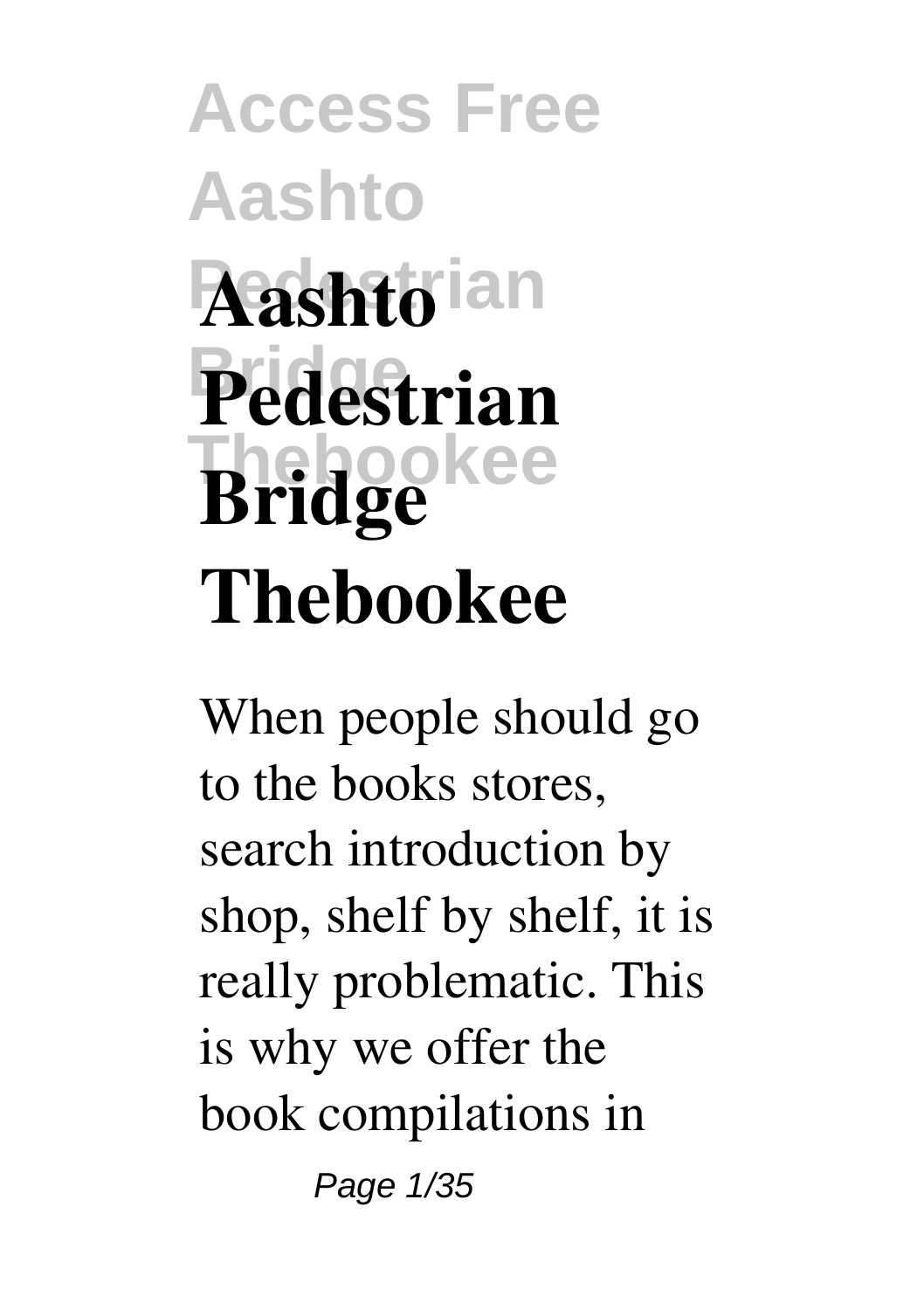# **Access Free Aashto** this website. It will

completely ease you to **Thebookee pedestrian bridge** see guide **aashto thebookee** as you such as.

By searching the title, publisher, or authors of guide you in point of fact want, you can discover them rapidly. In the house, workplace, or perhaps in your Page 2/35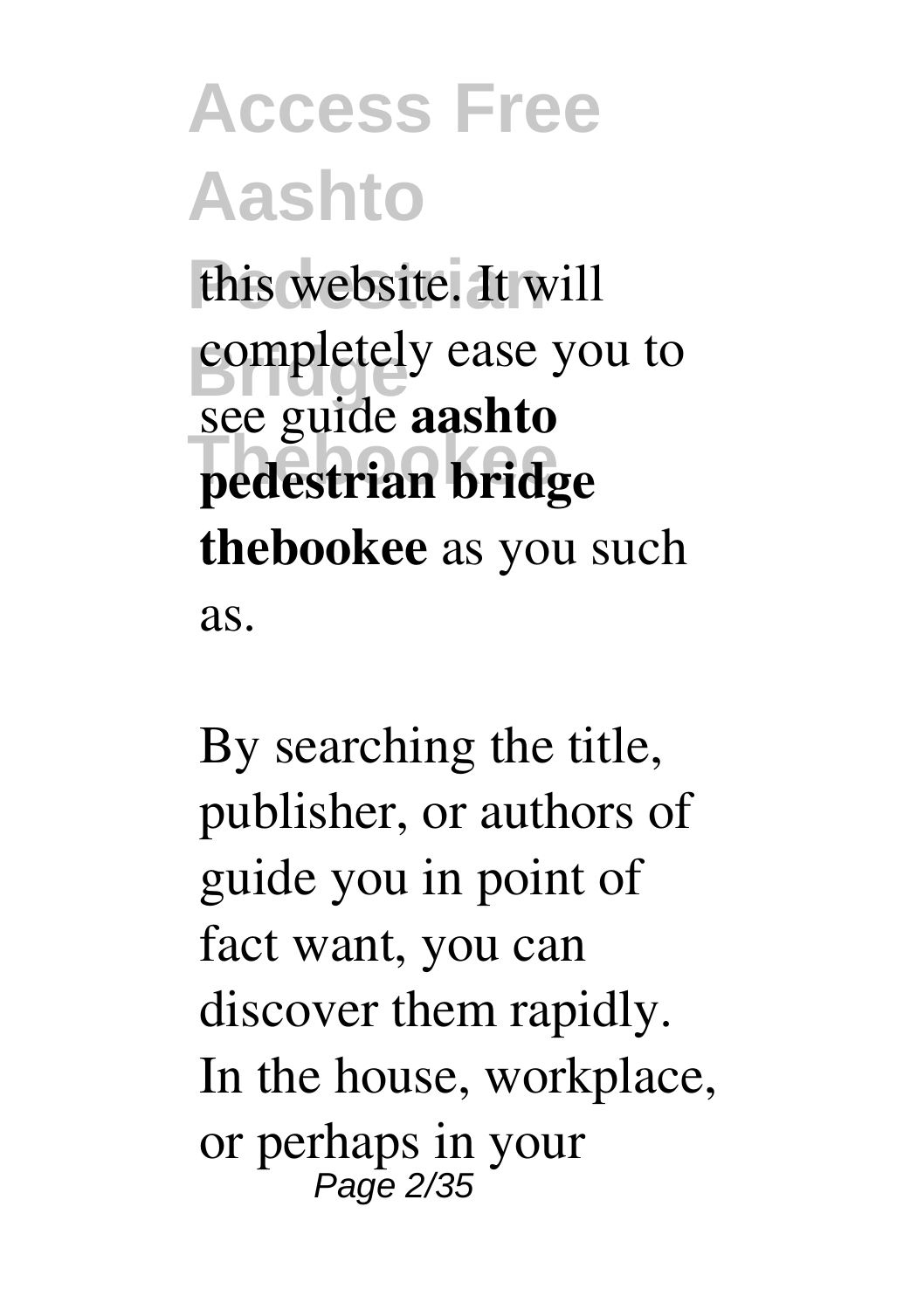method can be every **best area within net Theorem School**<br>sights on to download connections. If you set and install the aashto pedestrian bridge thebookee, it is definitely simple then, since currently we extend the member to buy and make bargains to download and install aashto pedestrian bridge thebookee therefore Page 3/35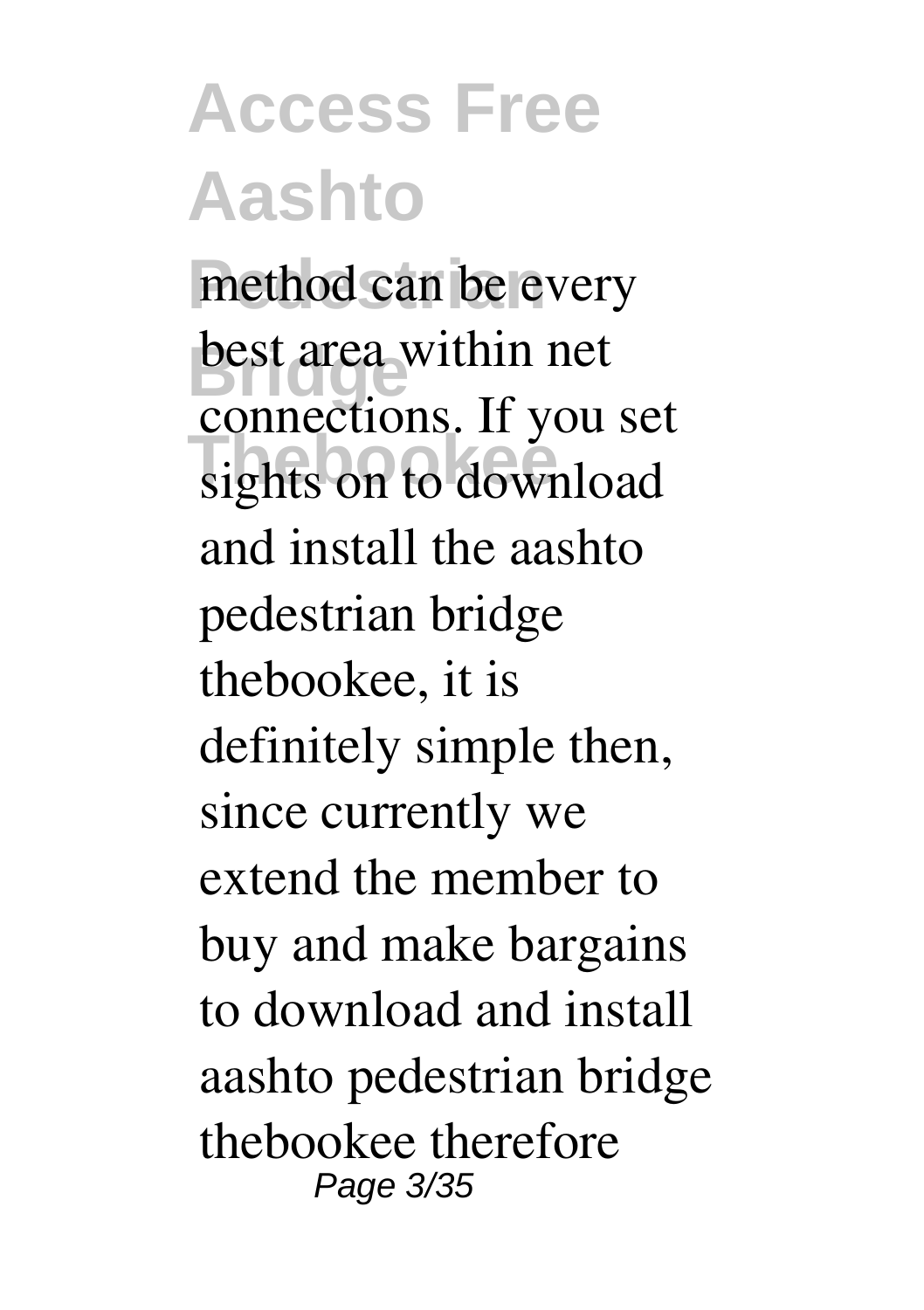**Access Free Aashto** simple!strian **Bridge** Pedestrian Bridge **Design - Part 1** *Pedestrian Bridge Design - Part 3* **The AASHTO \"Green Book\" -- A Policy on Geometric Design of Highways and Streets, 6th Edition** New Video Highlights Revisions in the 7th Edition AASHTO "Green Page 4/35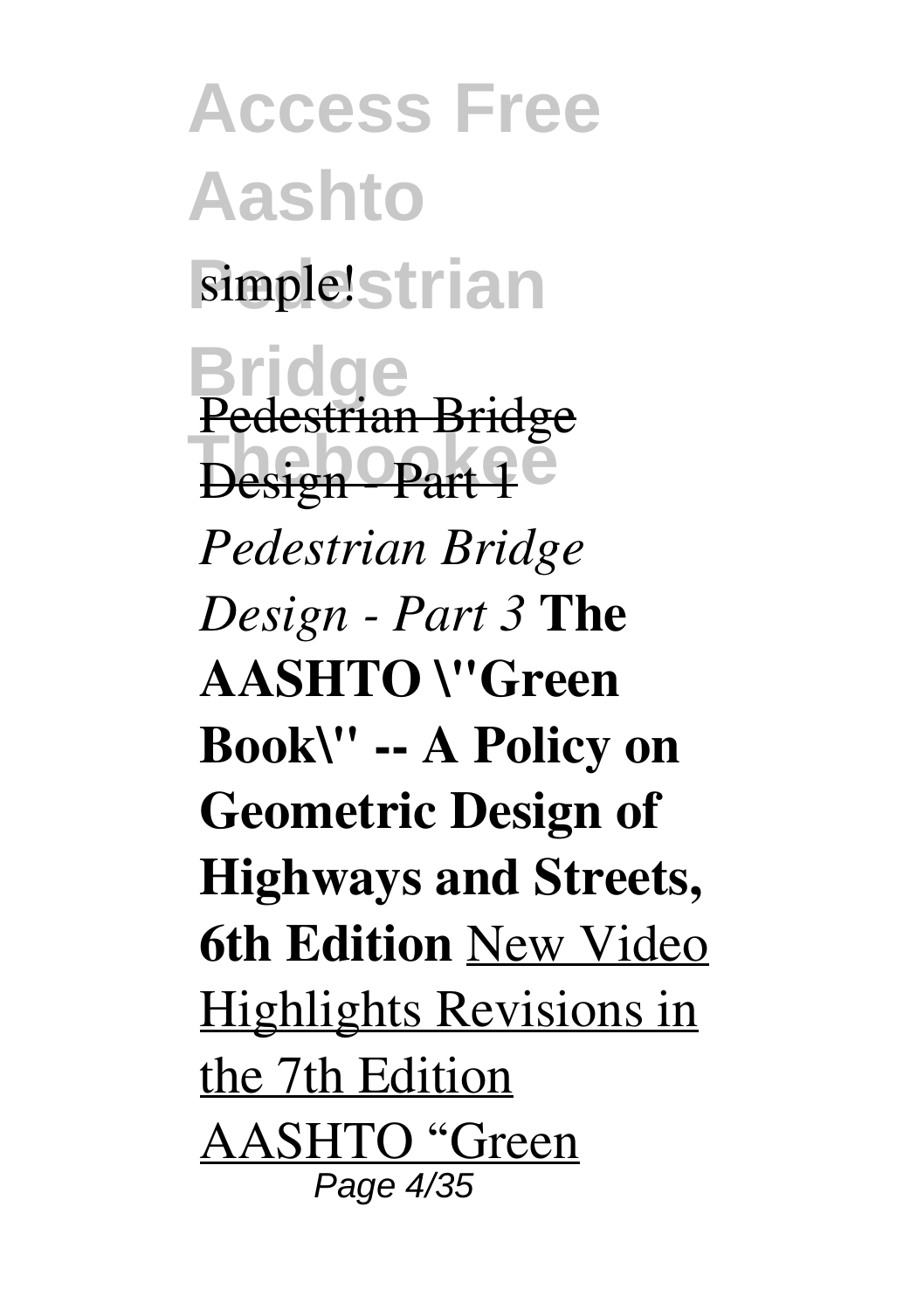**Access Free Aashto** Book<sup>"</sup>estrian **Bridge** Pedestrian Bridges: **DesignLECTURE 1** Unique Analysis and OVERVIEW ON AASHTO LRFD BRIDGE DESIGN 1 *Moving People, Not Just Cars: New AASHTO Green Book Standards Pedestrian Bridge Design - Part 2 The Manual For Bridge Evaluation, 3rd Edition* Page 5/35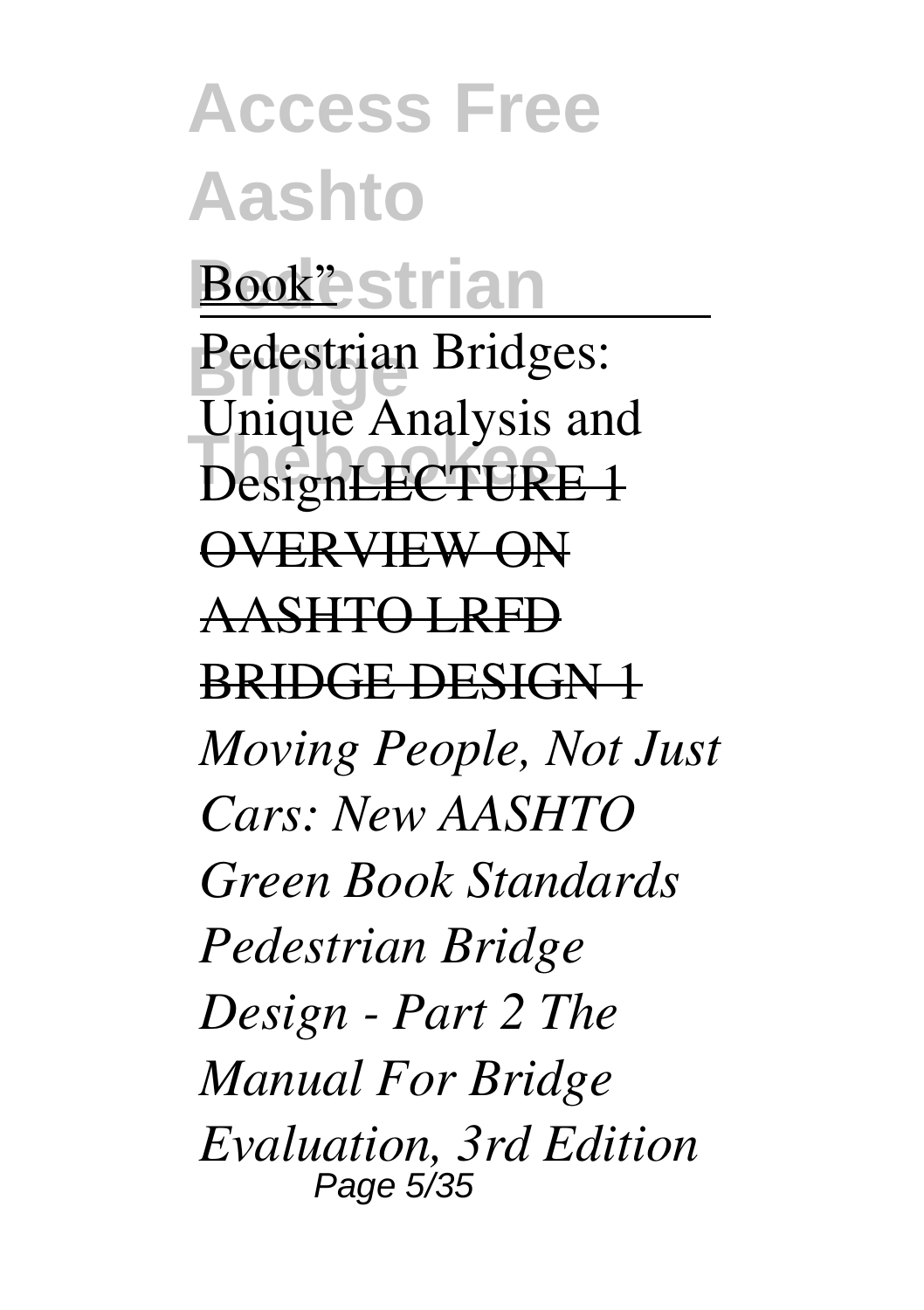**Access Free Aashto** P*AASHTO*<sup>a</sup>n **Bridge** *Publications* AASHTO **Thebookee** Bridges by Dr. M. Specification for Umair Part 2 GREEN BOOK FOR GEOMETRIC DESIGN OF HIGHWAYS AND BRIDGES ( AASHTO ) *COMPONENT MODELING IN SKETCHUP - Pedestrian Bridge Tutorial* Page 6/35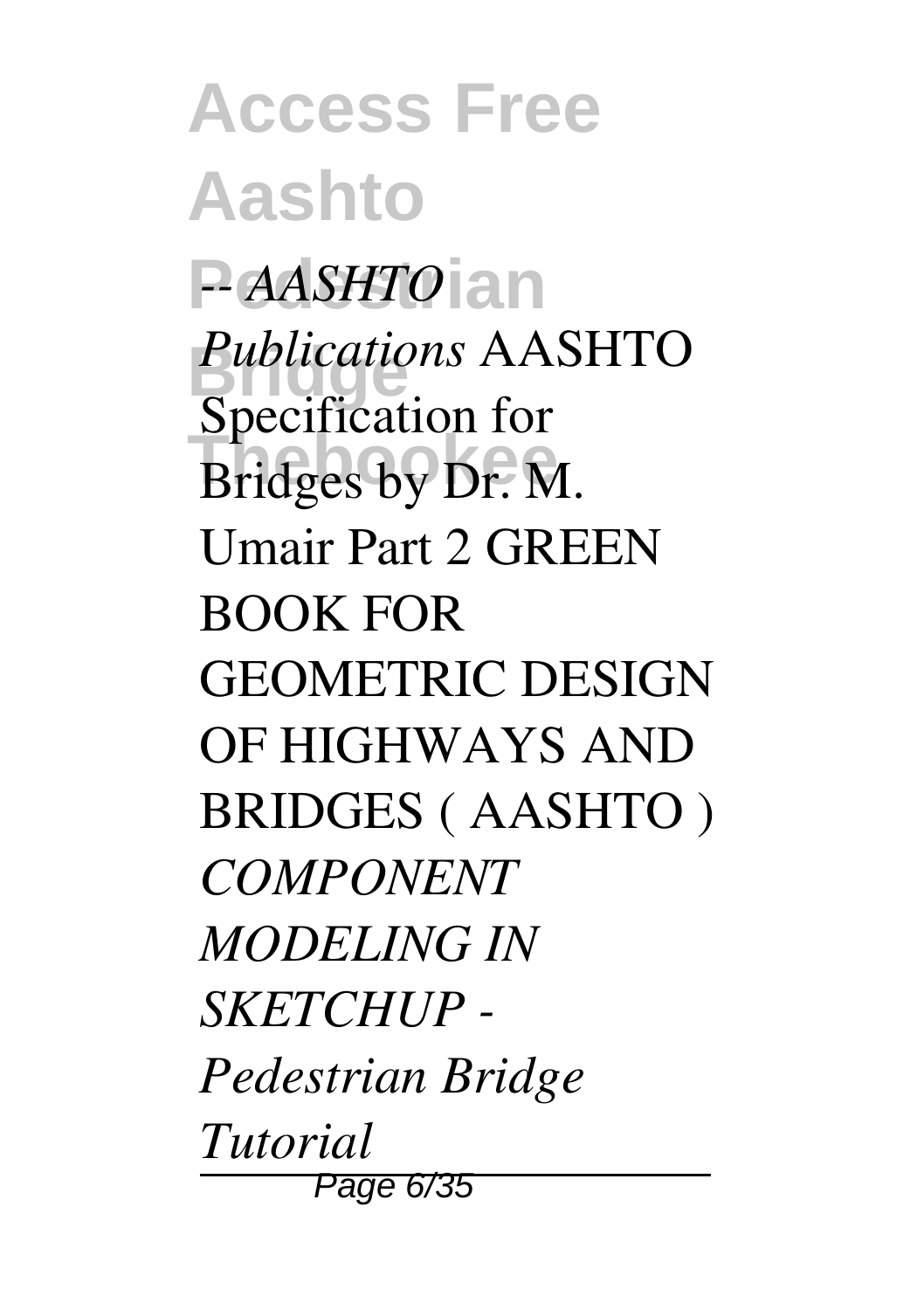**Incredible Bridges You Have To See To Believe Thebookee** \u0026 DETAILS Part 1 BRIDGE DESIGN **Bridge / Flyover Components in detail** Project Geometric Design Requirements Highway Design - Introduction to Horizontal and Vertical Alignment Highway Alignment - Horizontal \u0026Vertical Page 7/35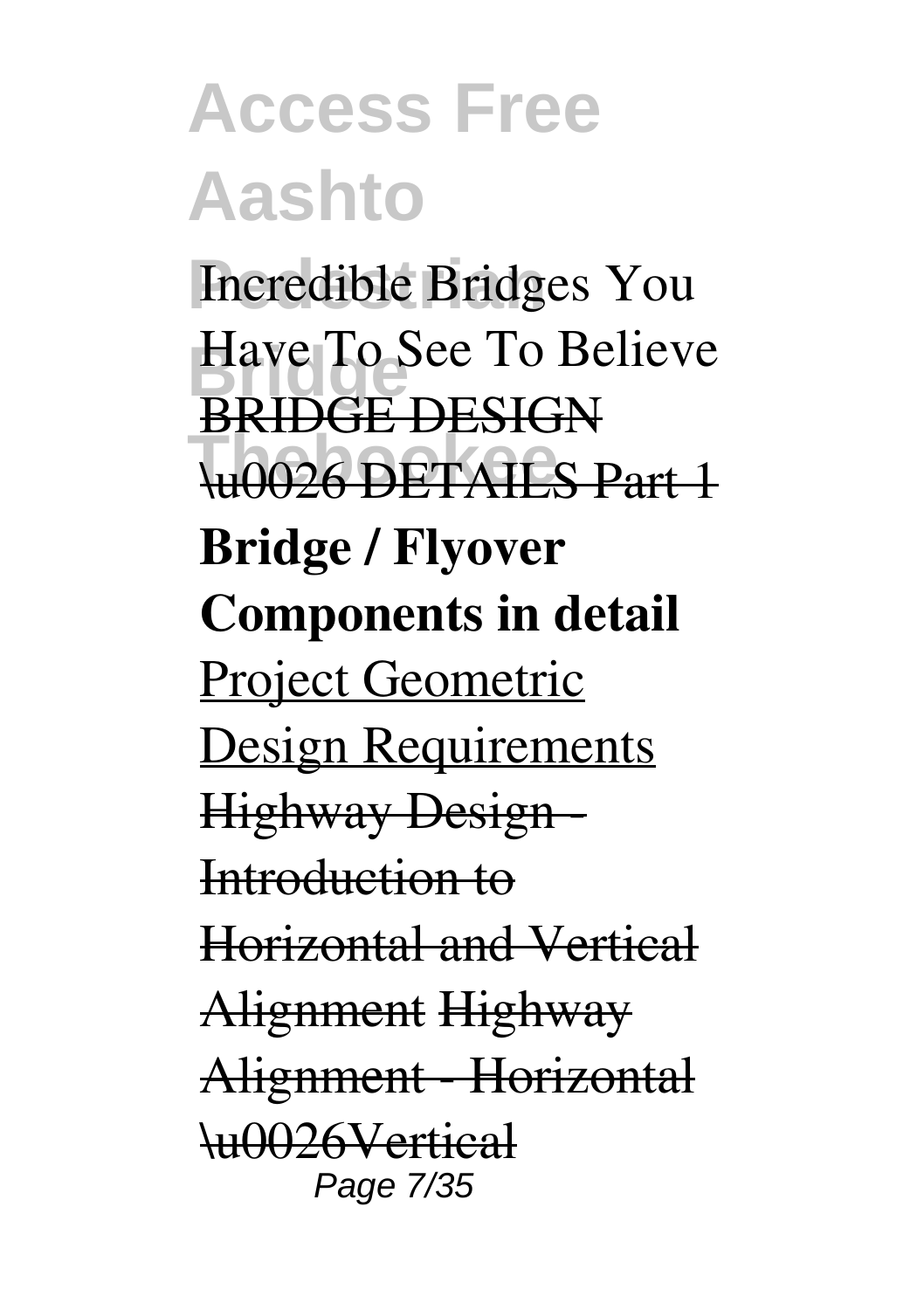**Access Free Aashto Pedestrian** Coordination (Desirable and Undesirable) **Pavement Using** Design of Flexible AASHTO Method **Tabiat Pedestrian Bridge - 2016 Aga Khan Award for Architecture Bridge Engineering Basics** LRFD Design Method || Example solvedDesign Approach to Load Induced Fatigue Page 8/35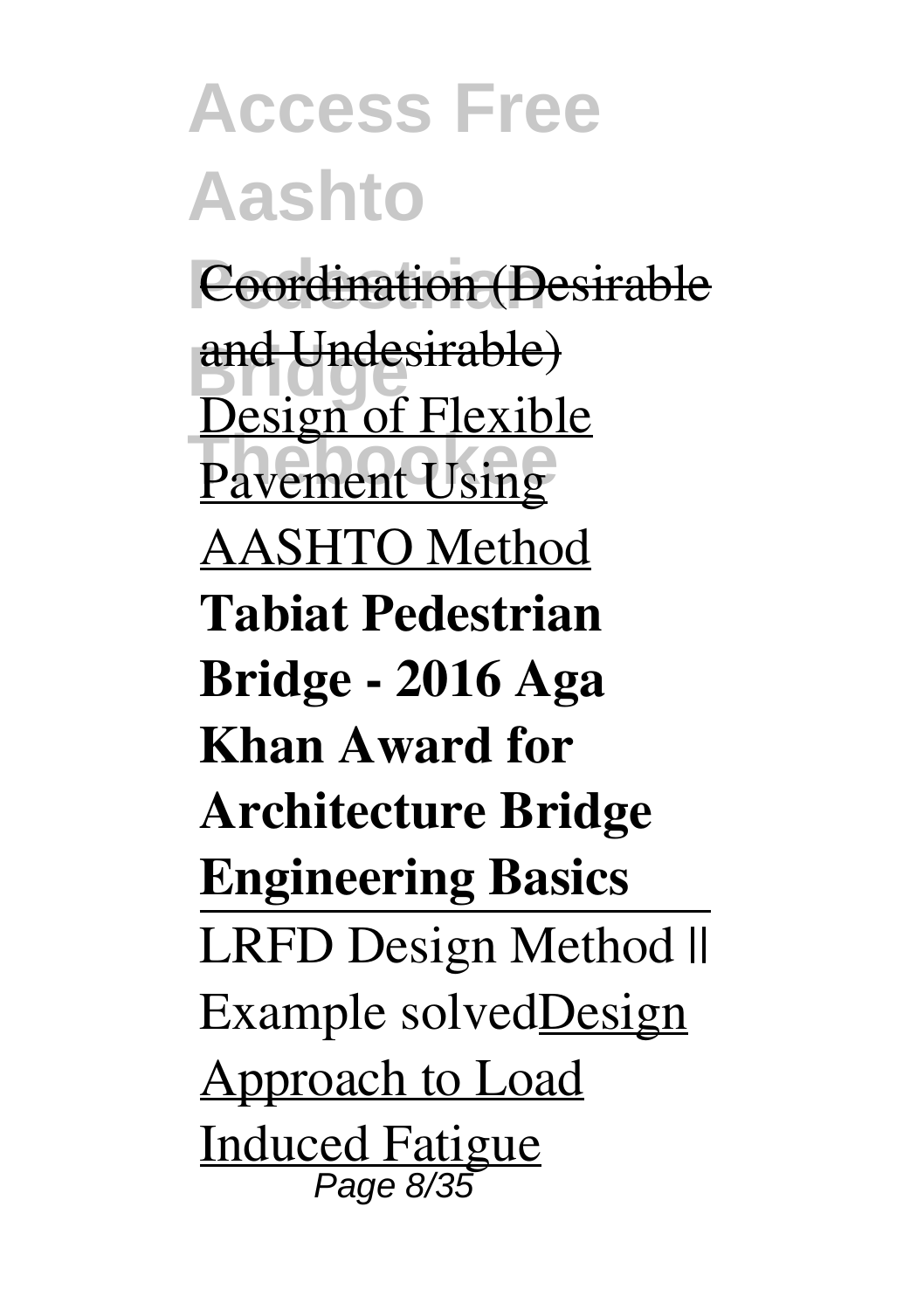#### **Pedestrian** (AASHTO LRFD)

**Award for Pedestrian There**<br>Design Criteria for Bridges What is the Pedestrian Bridges? **AASHTO Spring Meeting - Bridge Challenge Finals** *Michigan Interchange Pedestrian Bridge Design* Peachtree Corners Pedestrian Bridge Construction - 33 HOURS IN 3 Page 9/35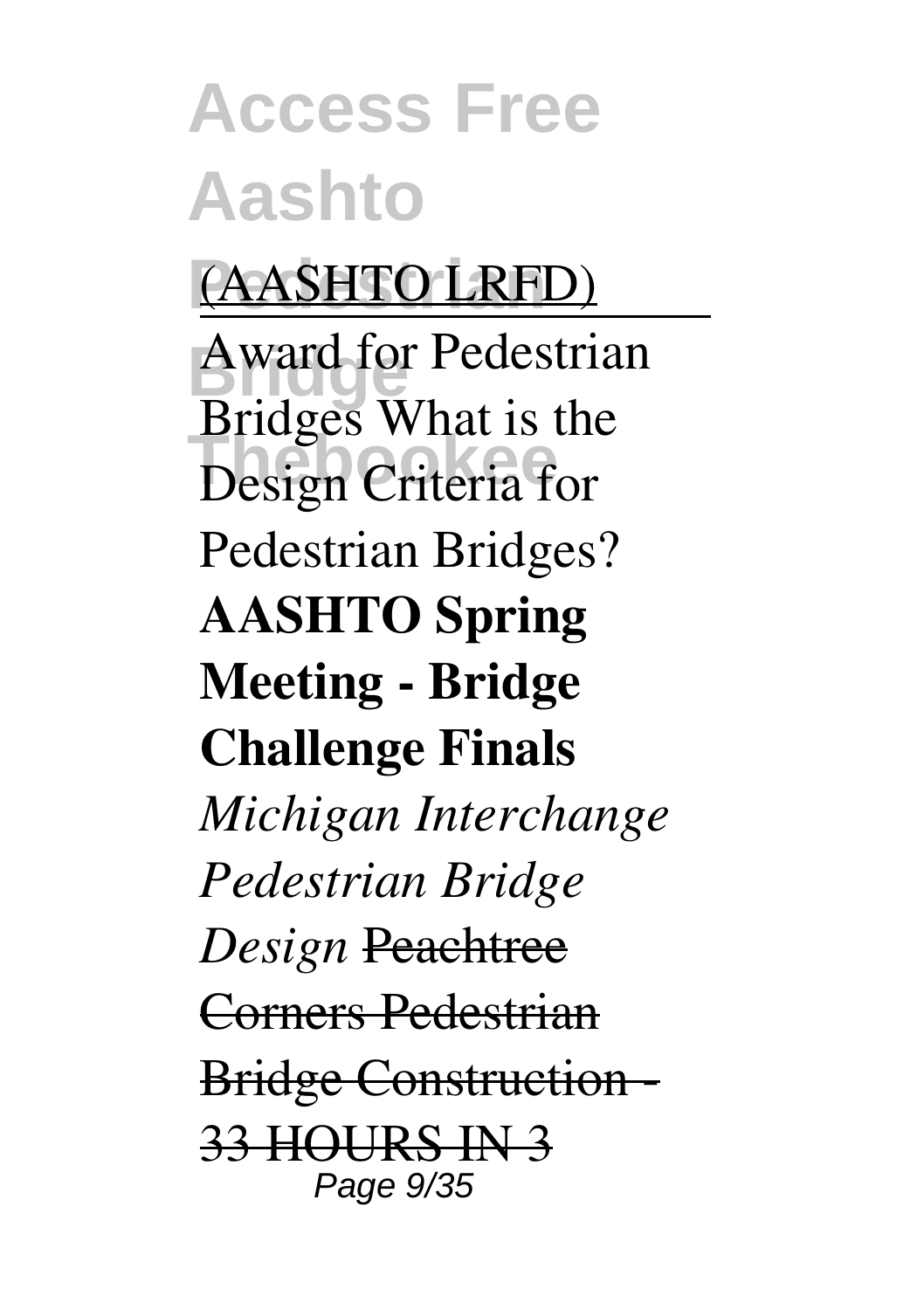**MINUTES!!! Complete Bridge** Guide of Load Rating of **These** as per rimer Bridge as per AASHTO 8 Most Stunning Pedestrian Bridges Around the World Aashto Pedestrian Bridge AASHTO LRFDArticle 2.3.3.2 specifies an increased vertical clearance for pedestrian bridges 1.0 ft. higher Page 10/35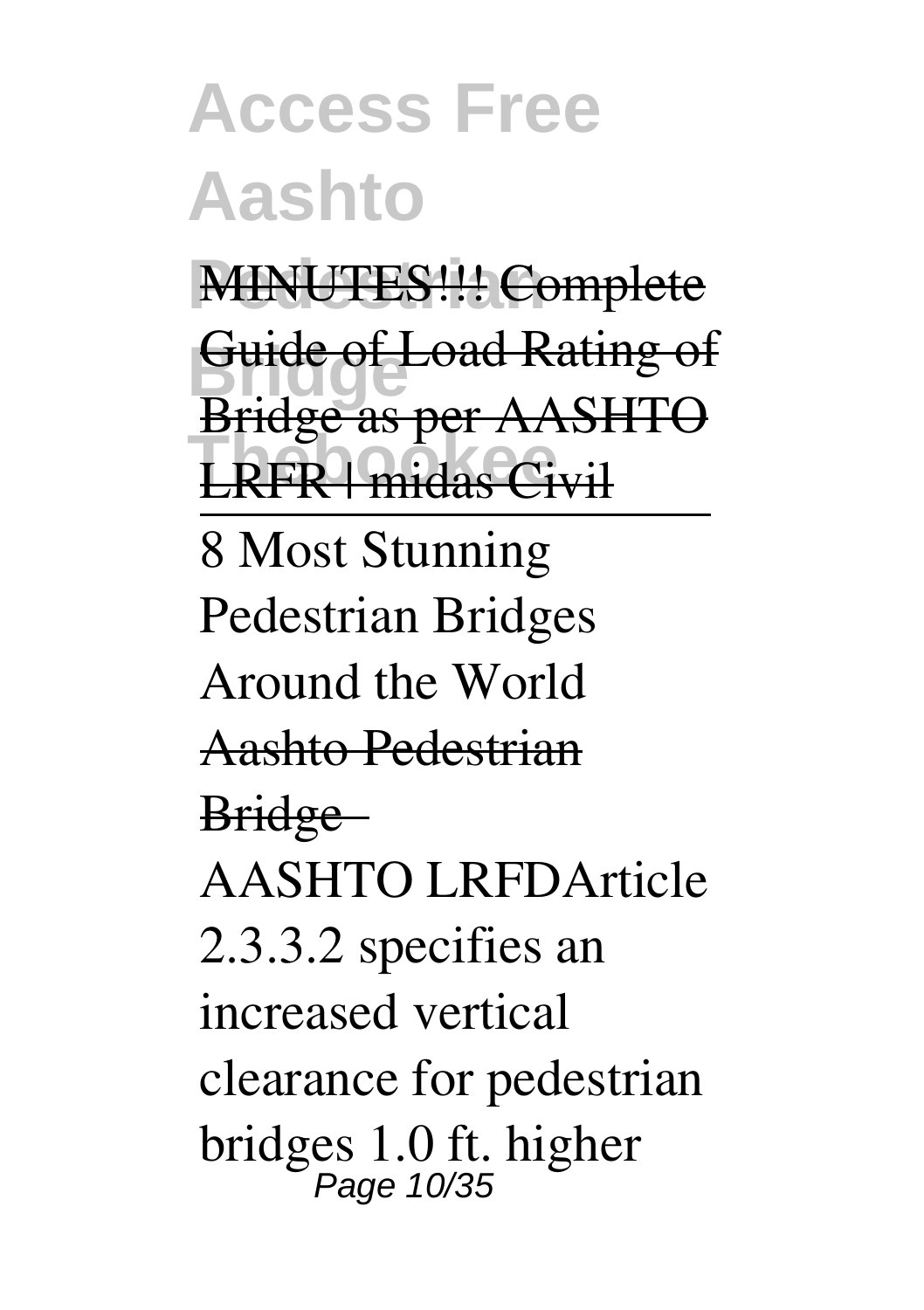than for highway **bridges**, in order to **The Collisions** with mitigate the risk from the superstructure.

NCHRP 20-07 TASK 244 LRFD GUIDE **SPECIFICATIONS** FOR THE ... Pedestrian bridges with cable supports or atypical structural systems are not Page 11/35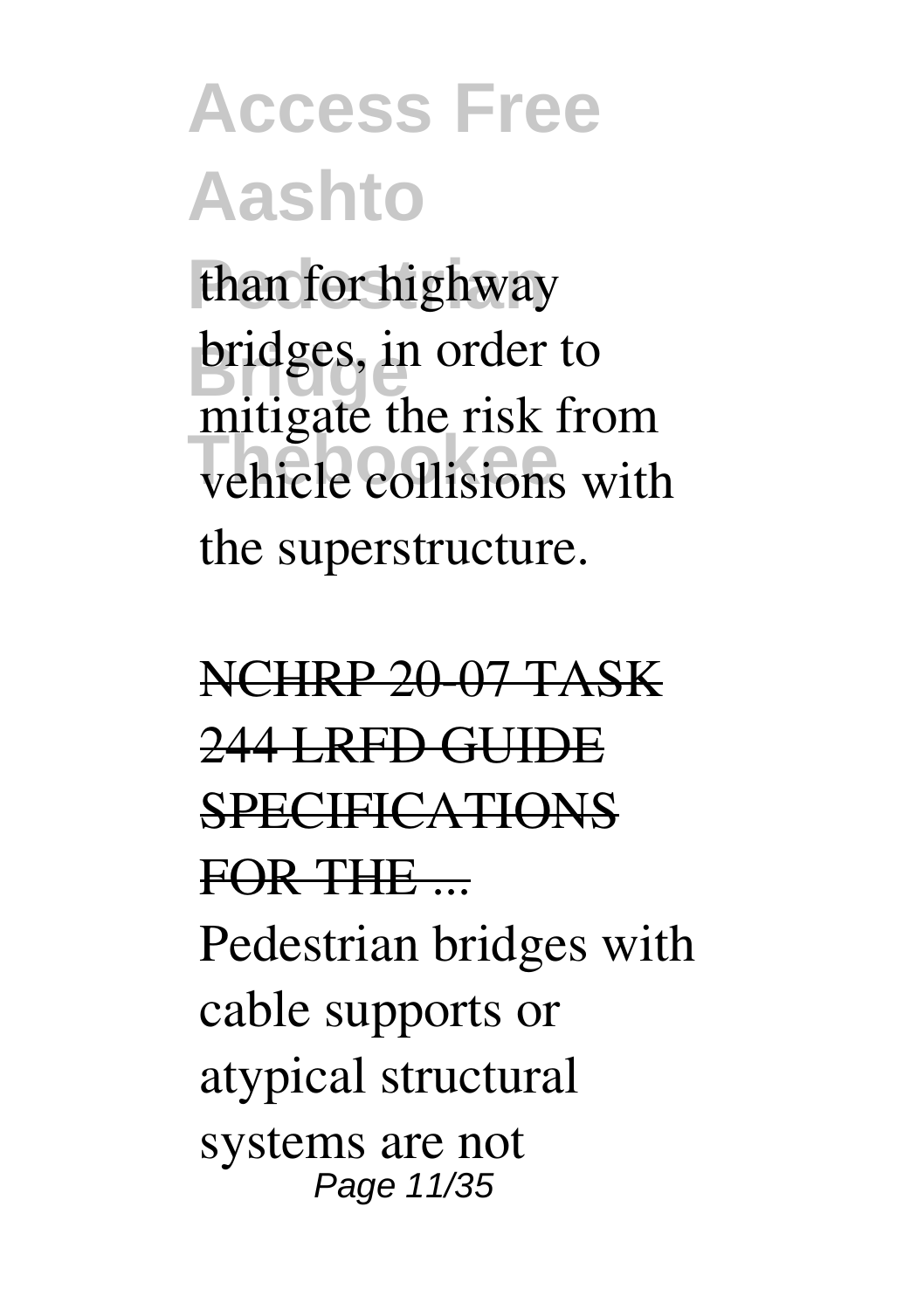specifically addressed. **These Guide Thebookee** additional guidance on Specifications provide the design and construction of pedestrian bridges in supplement to that available in the AASHTO LRFD Bridge Design Specifications (AASHTO LRFD).

AASHTO GSDPB - Page 12/35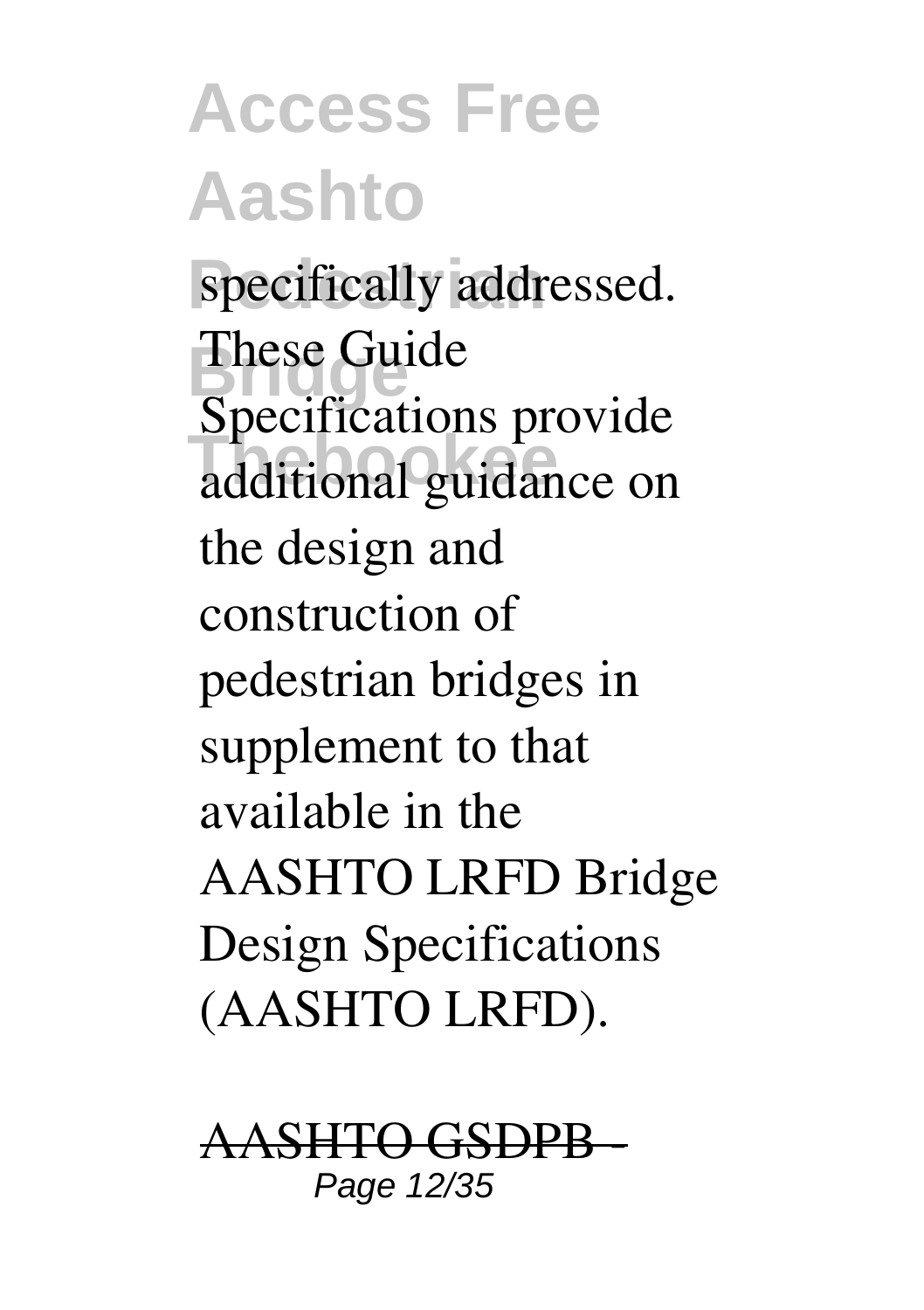**Access Free Aashto LRFD Guide** In **Specifications for** The AASHTO LRFD Design the of ... Bridge Design Specifications are intended for use in the design, evaluation, and rehabilitation of bridges. The specifications employ the Load and Resistance Factor Design (LRFD) methodology, using Page 13/35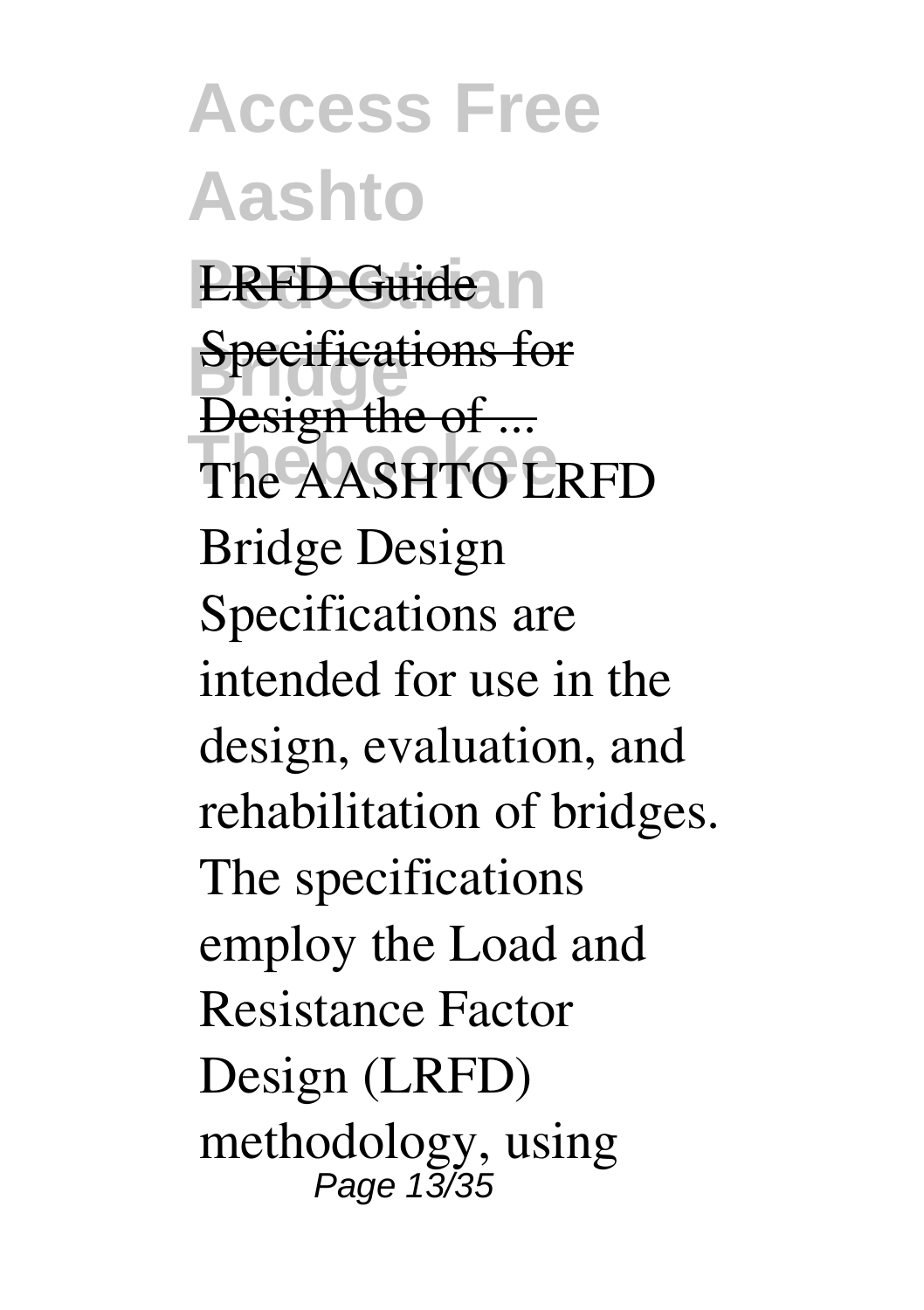factors developed from **Bridge**<br> **Bridge**<br>
contract and the **The breege** of reads and knowledge of loads and

Transportation.org – The home of transportation professionals. Entitled Shop Detail Drawing Review/Approval Guidelines for Fabricated Structural Page 14/35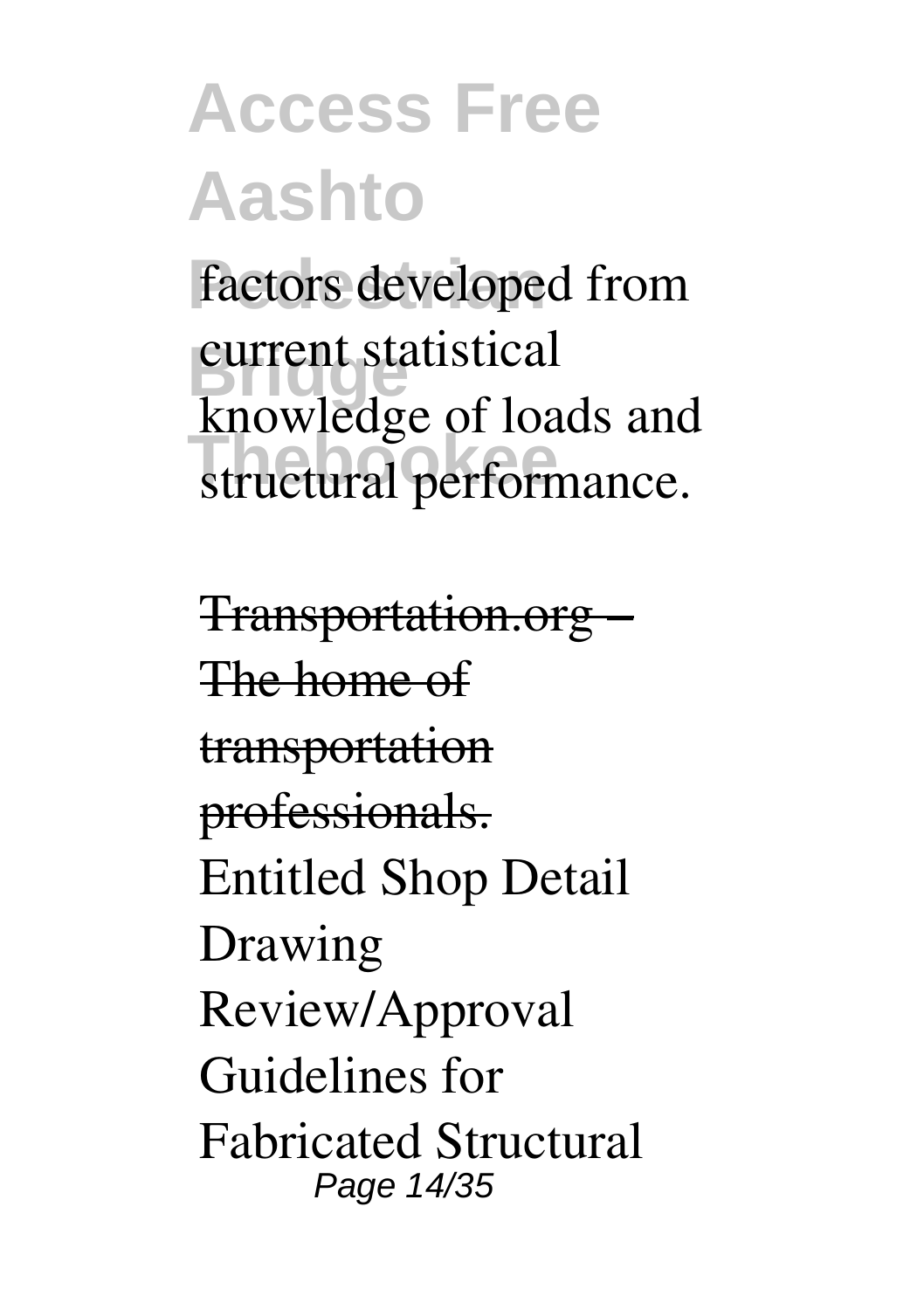**Steel, G1.1-2020, it** presents guidelines on and approval of bridge the preparation, review, fabrication shop detail drawings and is intended for use with other applicable AASHTO-NSBA Steel Bridge Collaboration documents.

AASHTO Issues New Fabricated Structural Page 15/35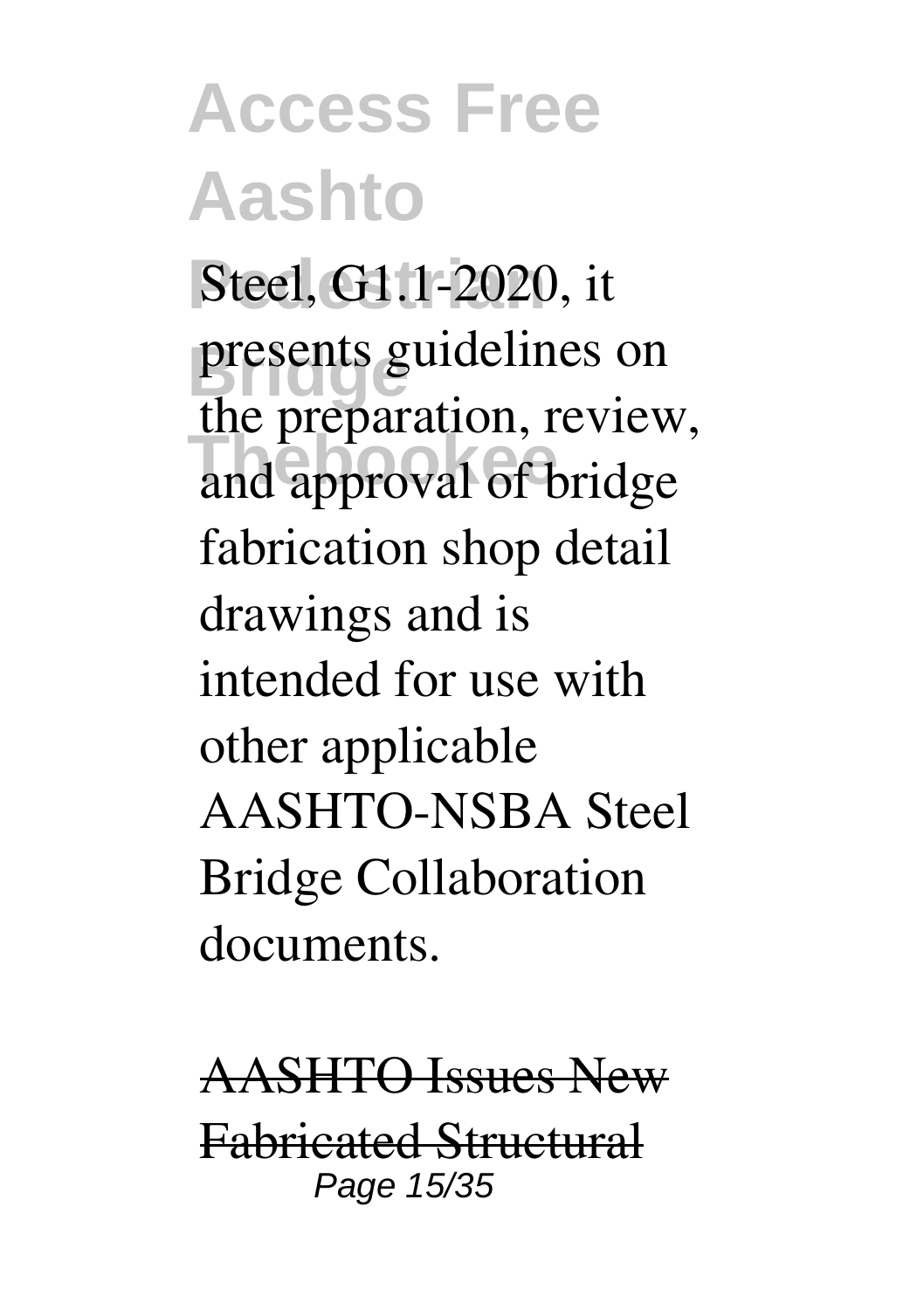**Access Free Aashto Steel Guide ...** n

**Bridge** AASHTO LRFD Bridge **Theory of Specifical** Design Specifications

Mechanical, electrical, and special vehicular and pedestrian safety aspects of movable bridges, however, are not covered. Provisions are not included for bridges used solely for railway, rail-transit, or public utilities. For Page 16/35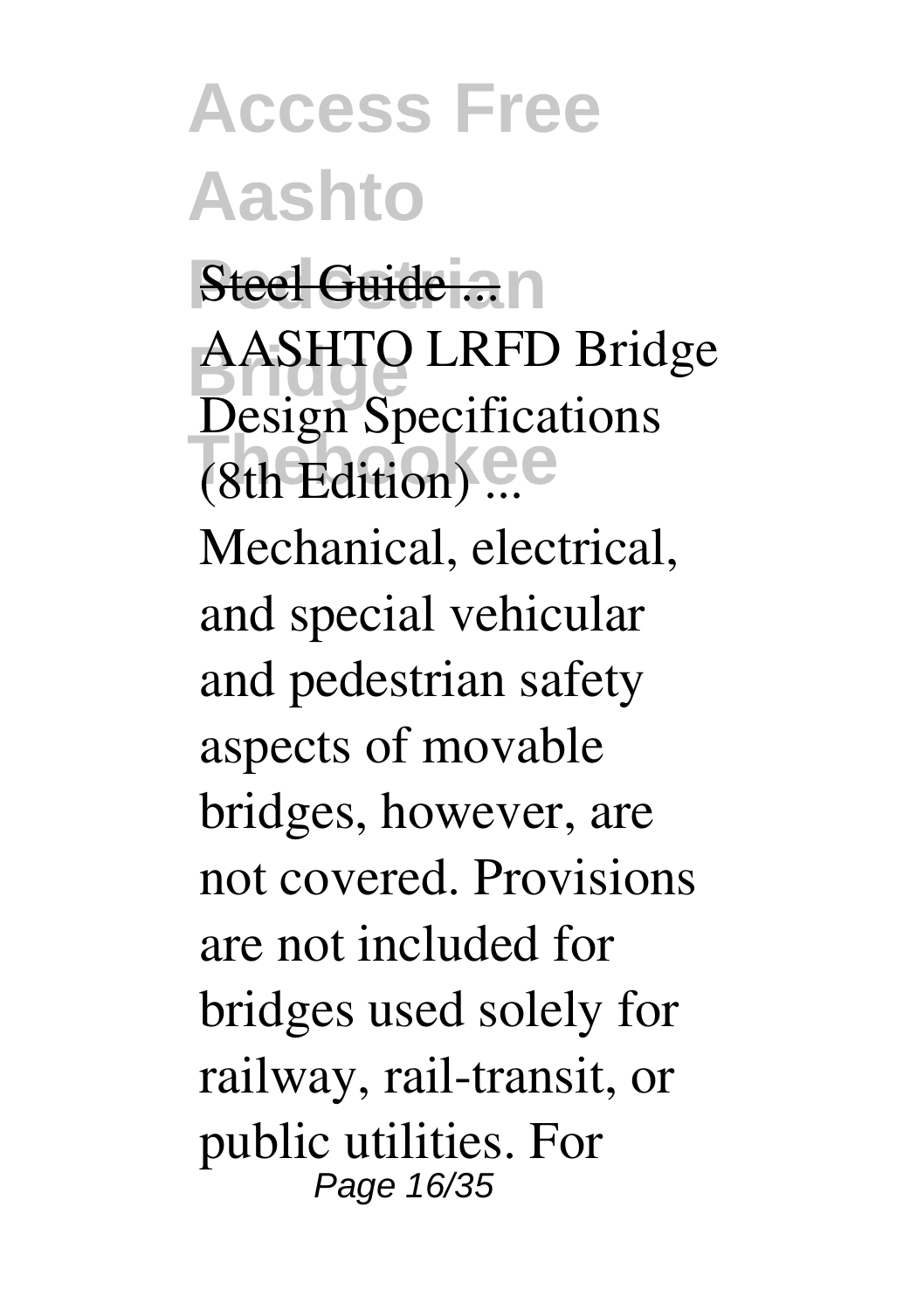**bridges** not fully covered herein, the **Thebookee** provisions of these ...

AASHTO LRFD Bridge Design Specifications (8th Edition ...

In general, AASHTO Guide Specifications for the Design of Pedestrian Bridges is referenced most commonly on projects where state and/or federal funds are Page 17/35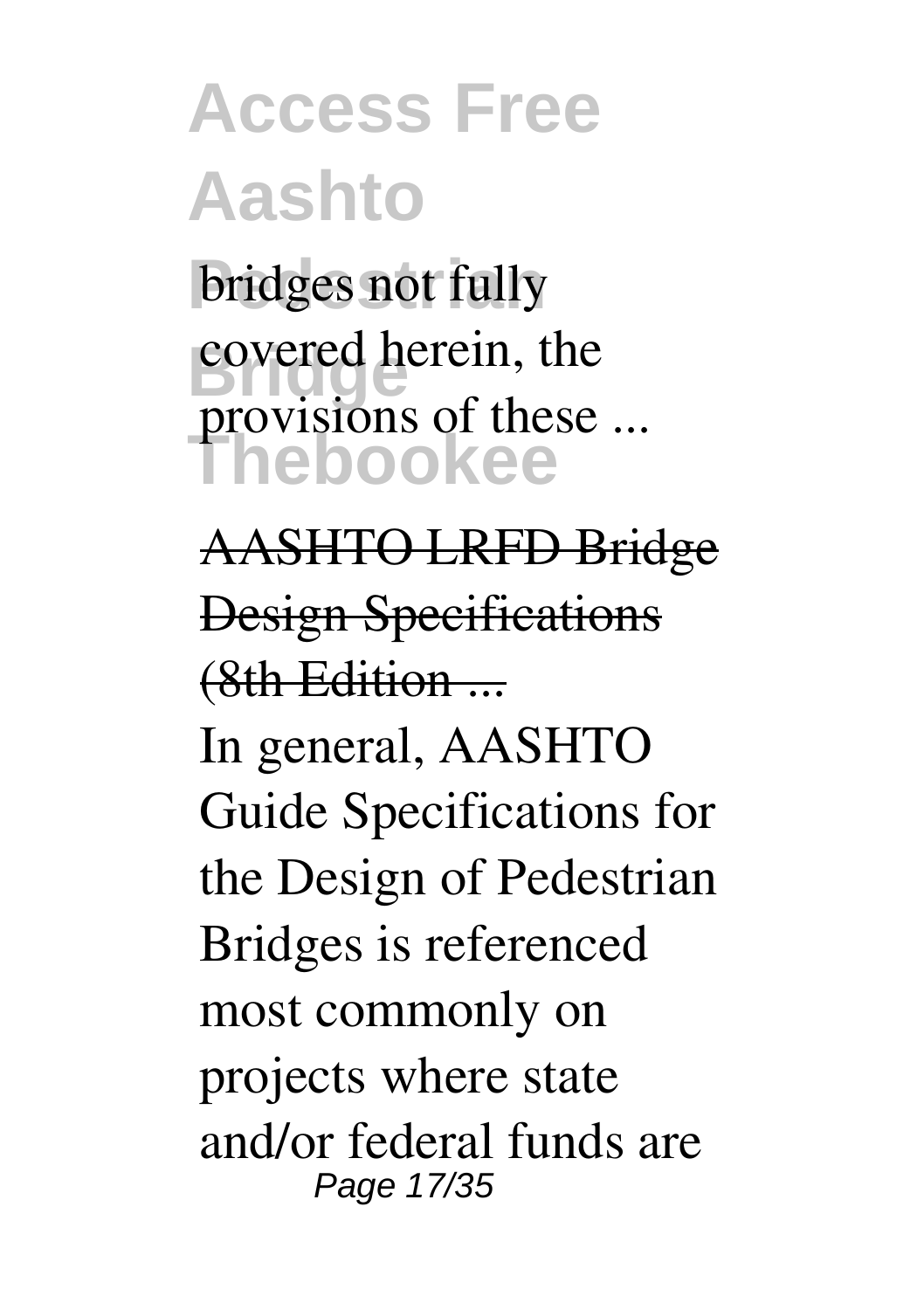allocated to the bridge **Bridge** construction.

**Design Considerations** for Pedestrian Truss Bridge Structures Pedestrian bridges shall be designed for wind loads as specified in the AASHTO Signs, Articles 3.8 and 3.9. Unless otherwise directed by the Owner, th e Wind Importance Page 18/35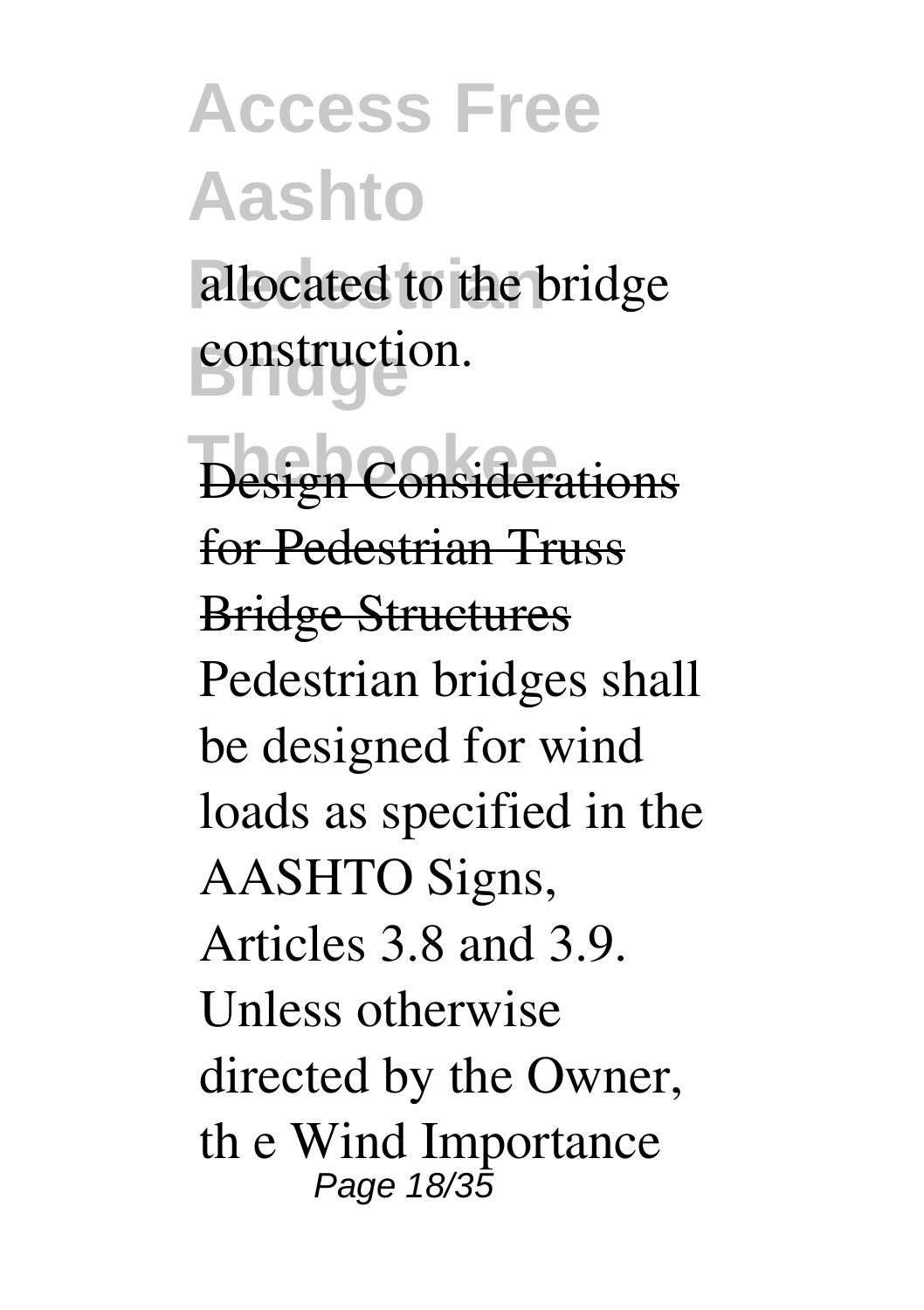Factor, Ir, shall be taken **Bridge** as 1.15. The loading **Exposed** area in front shall be applied over the elevation including enclosures.

NCHRP 20-07 TASK 244 LRFD GUIDE **SPECIFICATIONS** FOR THE ... Pedestrian bridges are typically built to allow people to cross a space,

Page 19/35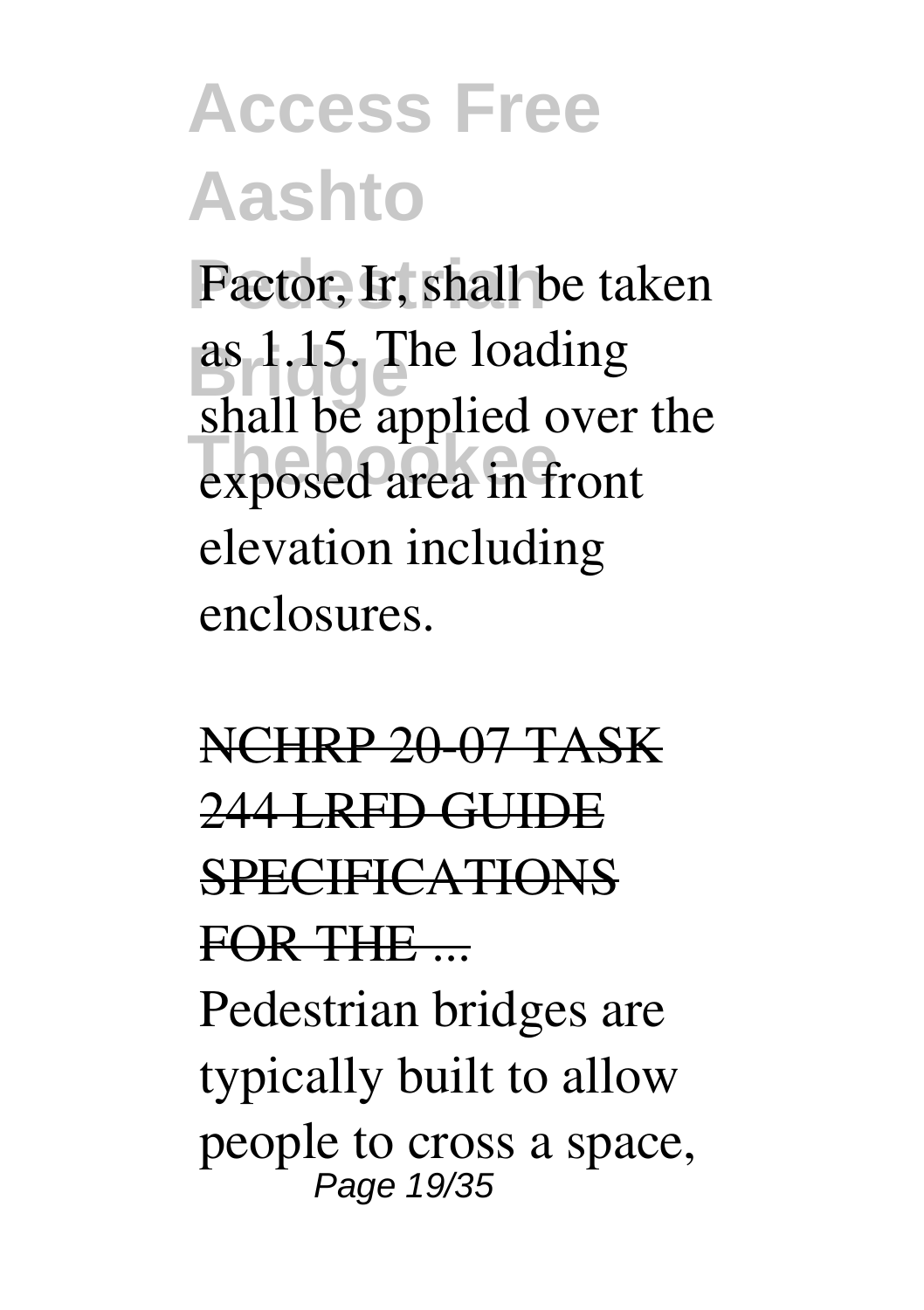water, or a physical geographic feature. **The designing** a While designing a are seven simple considerations that will have a major impact on the long-term success of your project. 1. Determine Width.

Pedestrian Bridge Design: 7 Considerations for Page 20/35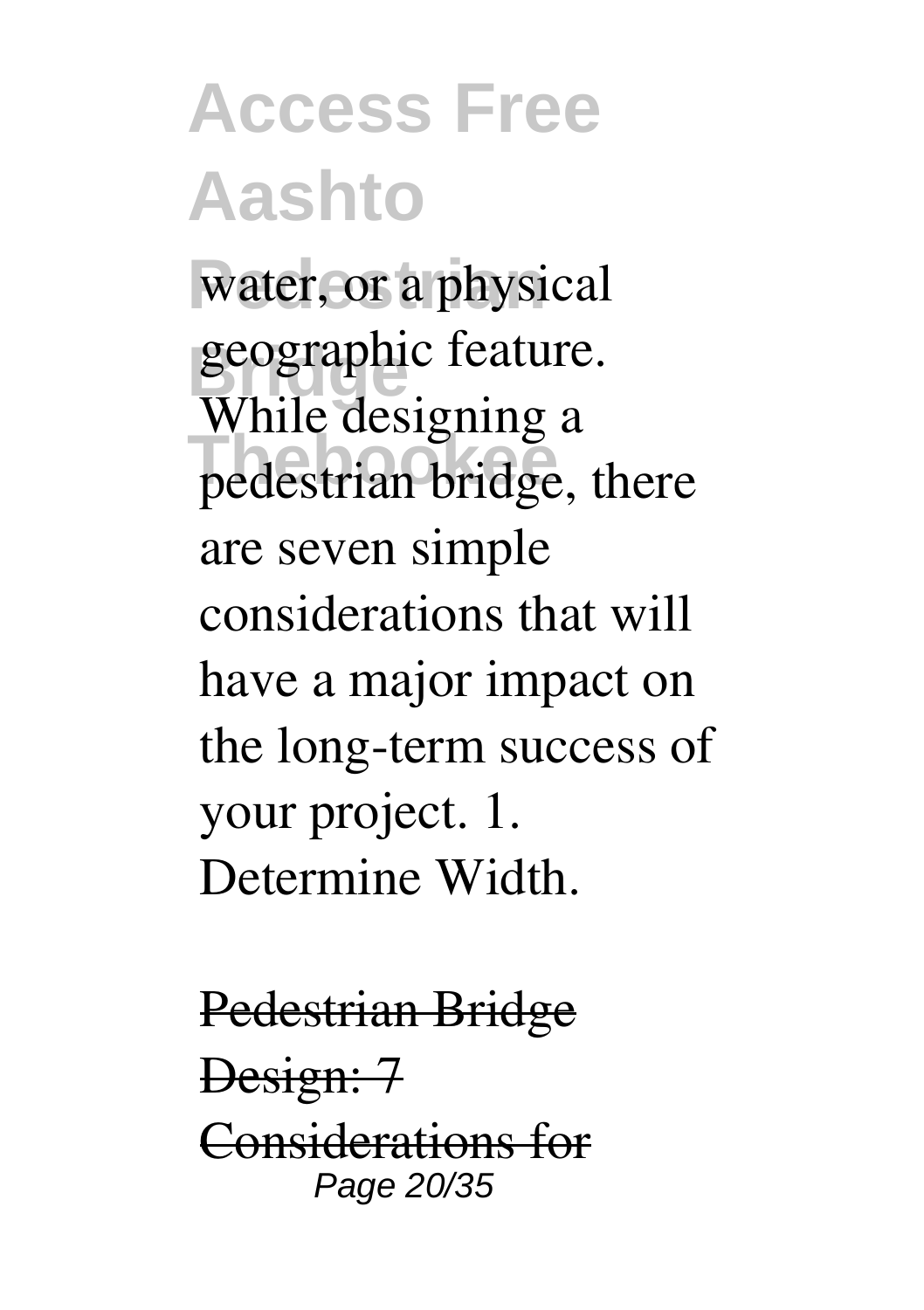#### **Access Free Aashto** Architects ... an Pedestrian railings shall **Theorem Execution** be designed in AASHTO LRFD Guide Specifications for the Design of Pedestrian Bridges. Handrails shall be provided for all stairs and ramps with grades greater than 5%.

SECTION 31: PEDESTRIAN Page 21/35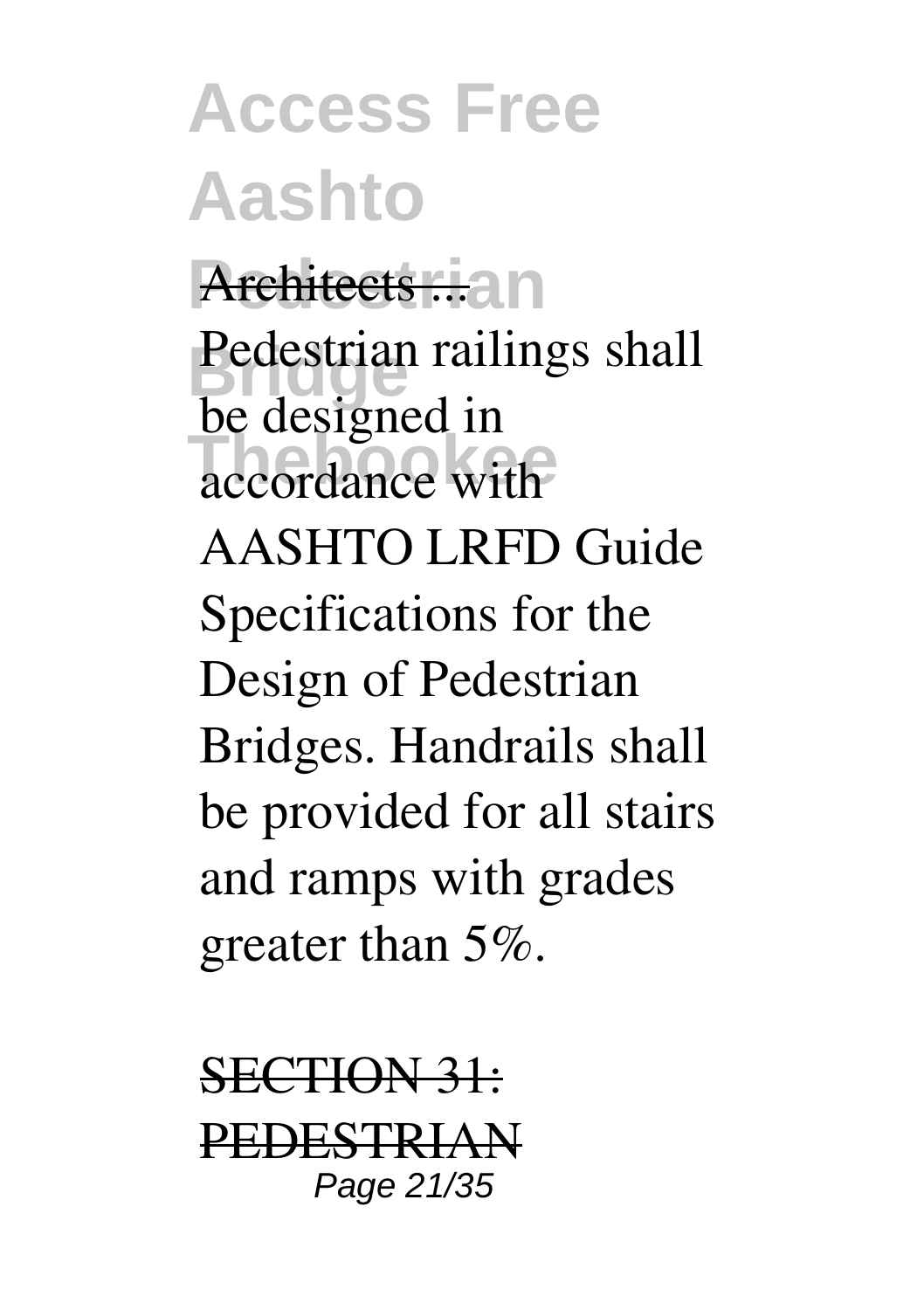**Pedestrian** STRUCTURES 31-1 **Railing adjacent to** must comply with the pedestrian walkways geometry and strength requirements of current AASHTO LRFD Bridge Design Specifications. 1 Openings between horizontal or vertical members on pedestrian railings must be small enough that a 6-inch sphere cannot pass Page 22/35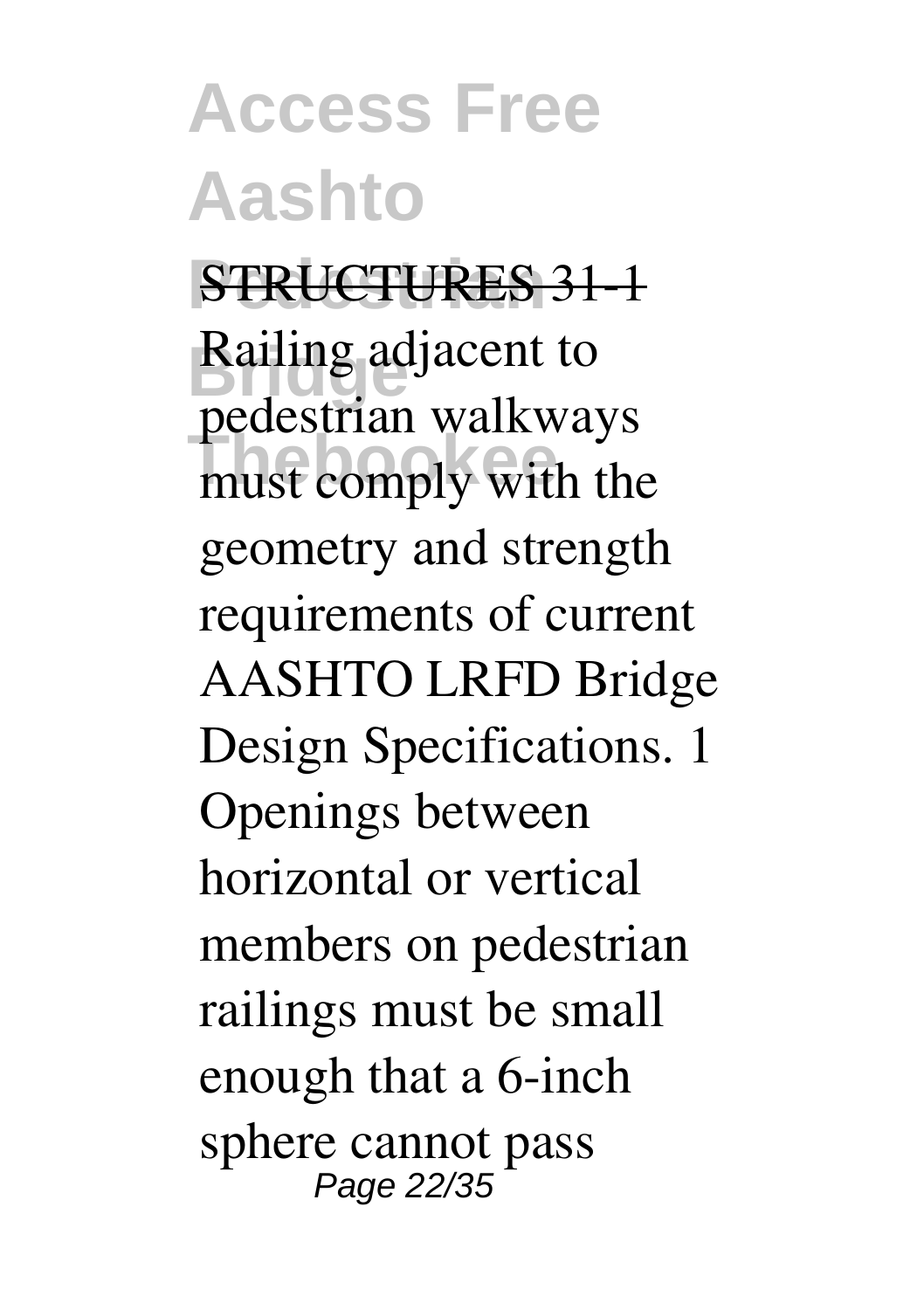through them in the lower 27 inches.

**Bridge Railing Manual:** Bridge Railing for **Pedestrians** 

guidance on the design and construction of pedestrian bridges in supplement to that available in the AASHTO LRFD Bridge Design Specifications (AASHTO LRFD). Page 23/35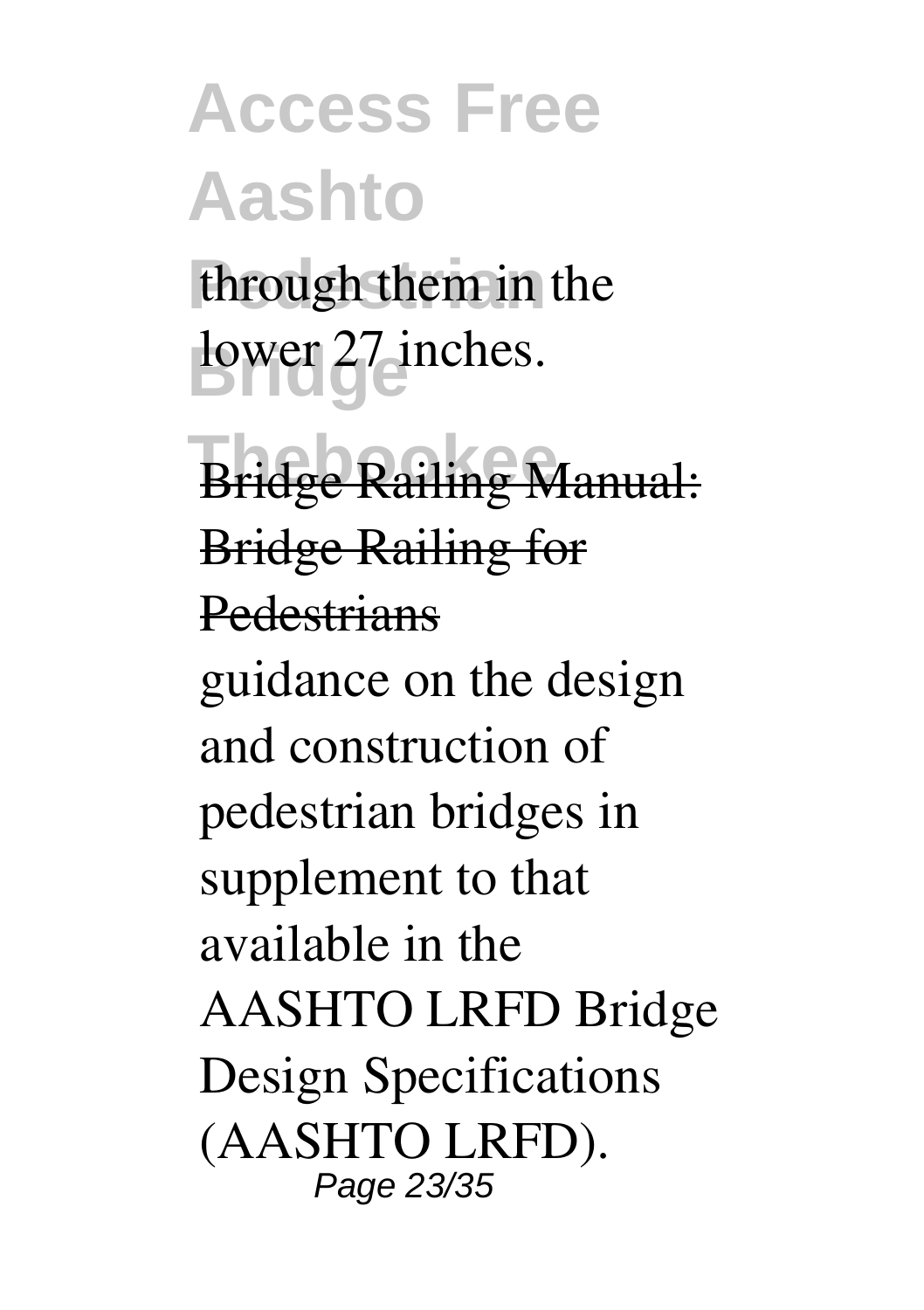**Poly** those issues **requiring additional or** to the nature of different treatment due pedestrian bridges and their loadings are addressed.

AASHTO LRFD Guide Spec For Design Of Pedestrian Bridges ... The American Association of State Highway and Page 24/35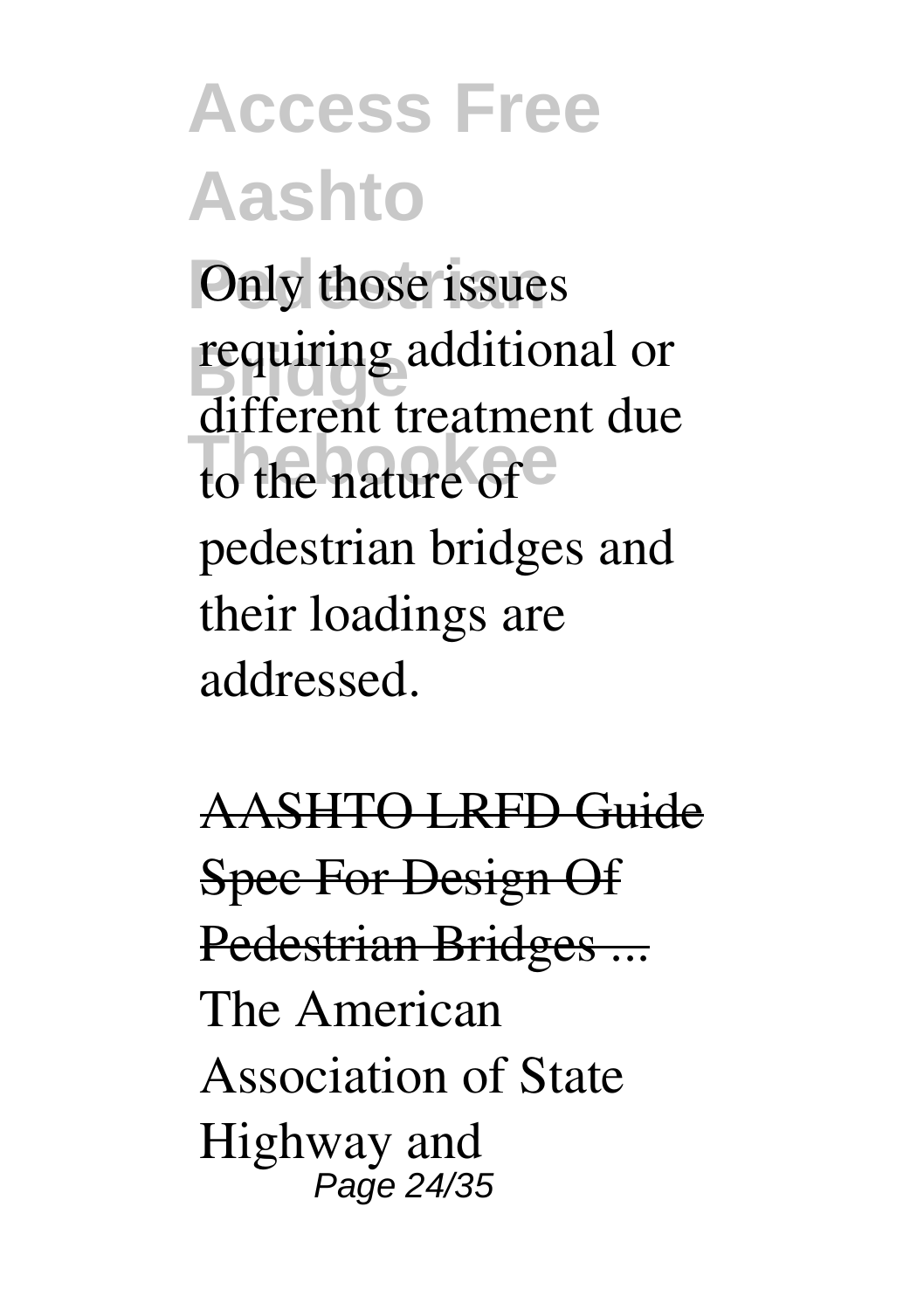**Transportation Officials recently released the 9th Theory** of the End edition of its LRFD Specifications guide, which employs the load and resistance factor design or LRFD methodology in the design, evaluation, and rehabilitation of bridges. AASHTO noted that this 9th edition replaces the 8th edition – Page 25/35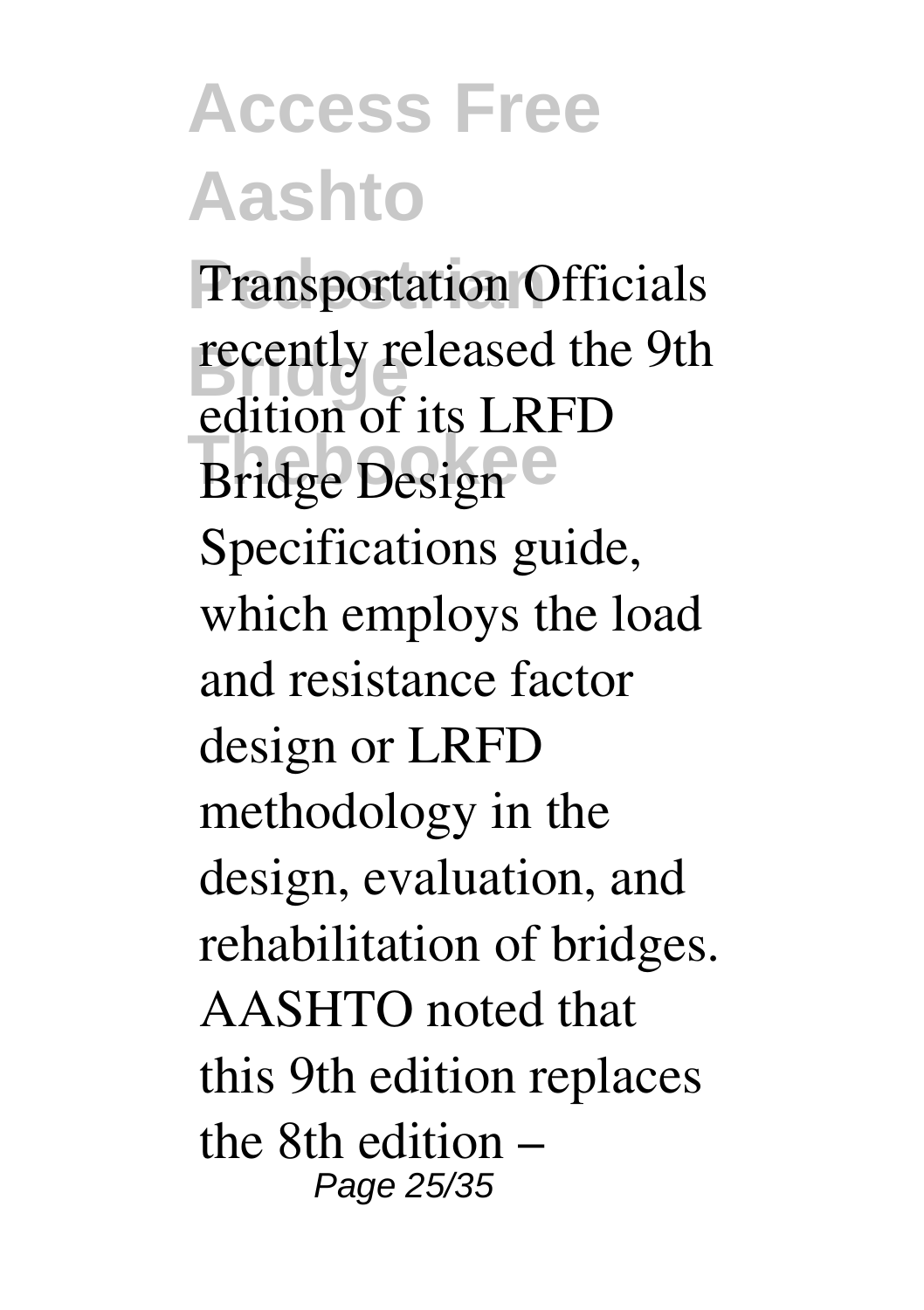published in 2017 – and **includes** revisions to specification sections. almost all of its

AASHTO Issues Updated LRFD Bridge Design Guide – AASHTO ... AASHTO Document No: NSBASBB-1-OL Preface This document is a standard developed by the AASHTO/NSBA Page 26/35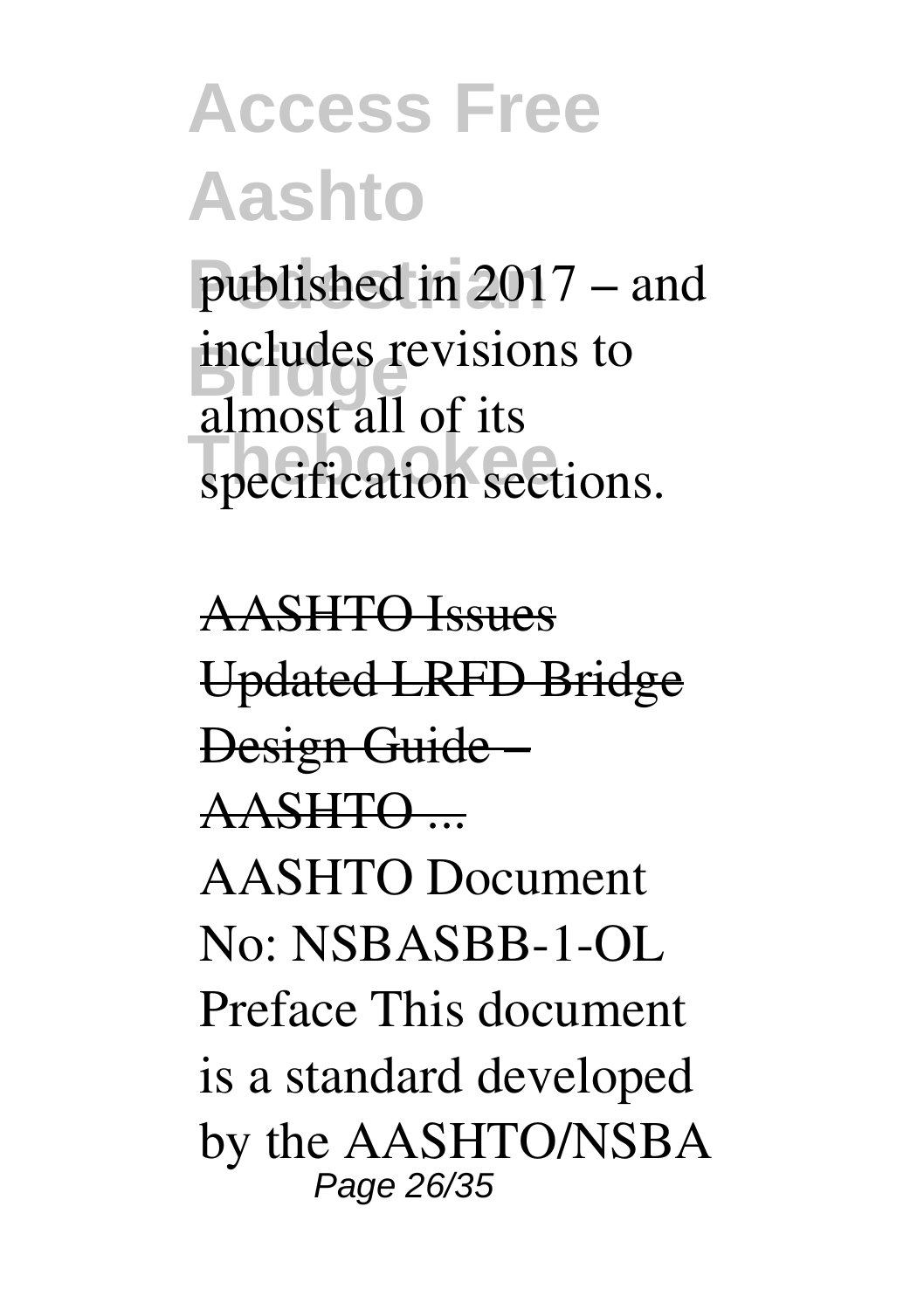**Access Free Aashto Steel Bridge and Bridge**<br>Brimary goal of the **Thebookee** Collaboration is to Collaboration. The achieve steel bridge design and construction of the

G 9.1 - Steel Bridge Bearing Design and Detailing Guidelines AASHTO LRFD Bridge Design Specifications, shall be used to not only Page 27/35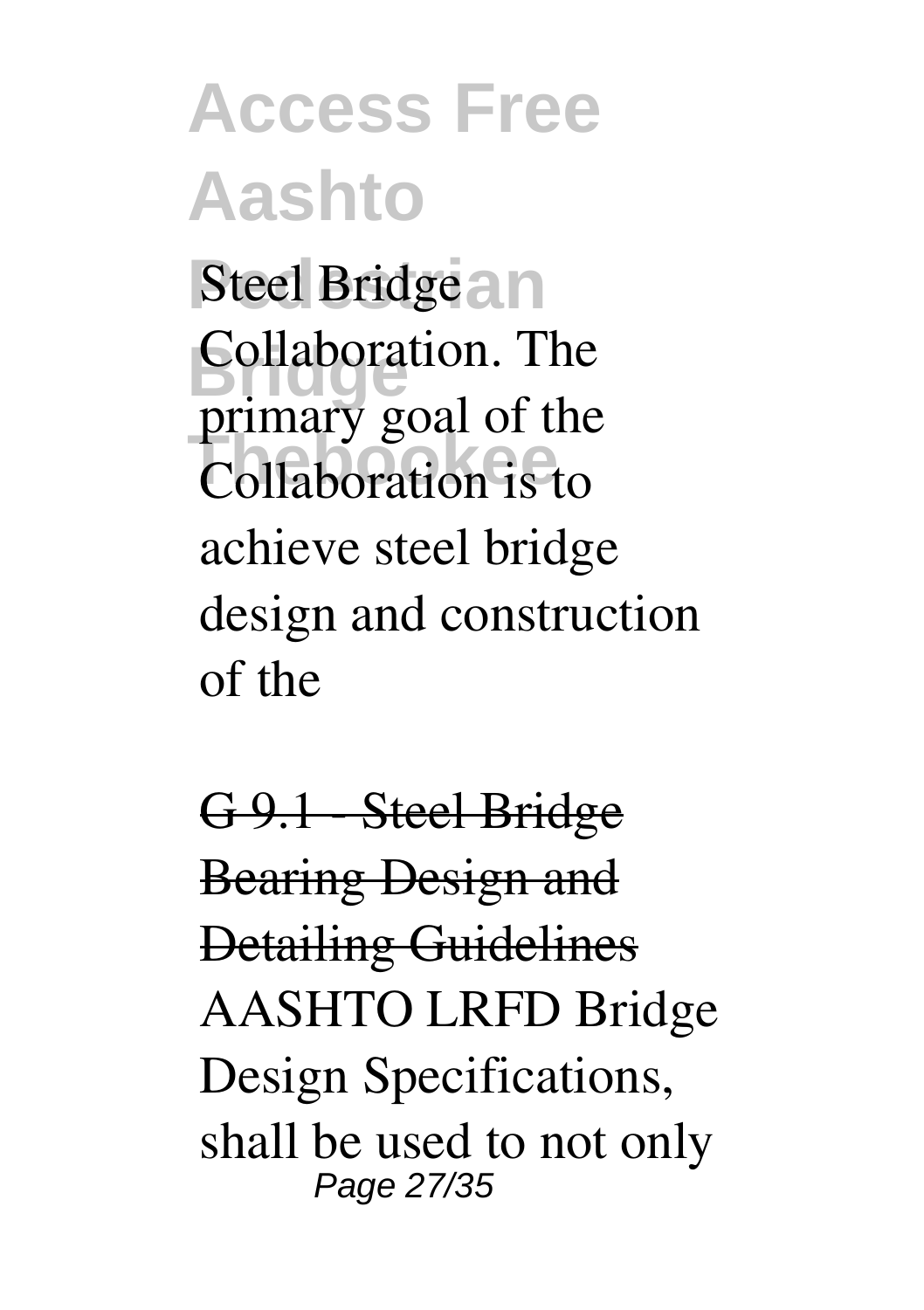design the pedestrian railings on the structure, **The stair and see also to**<br>design stairway railings but shall also be used to that are adjacent to the structure and are part of the contract.

#### Chapter 37 Pedestrain **Bridges**

Pedestrian bridges shall be designed for wind loads as specified in AASHTO Signs, Page 28/35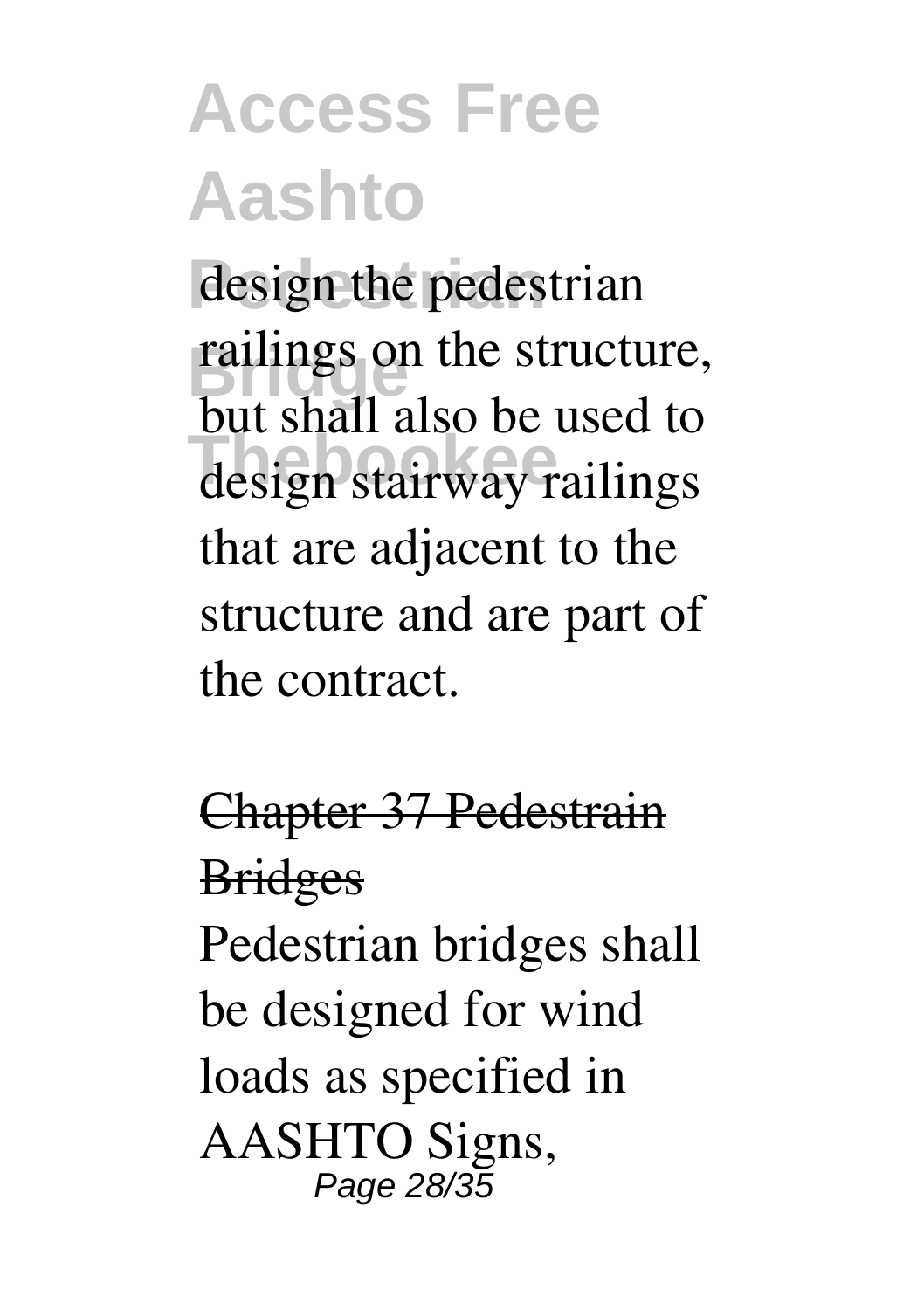Articles 3.8 and 3.9. Unless otherwise the Wind Importance directed by the Owner, Factor, Jr, shall be taken  $as...$ 

Aashto lrfd guidespecfordesignof pedestrian bridges ... Pedestrian facilities design standards in New York are based on guidance set forth in the Page 29/35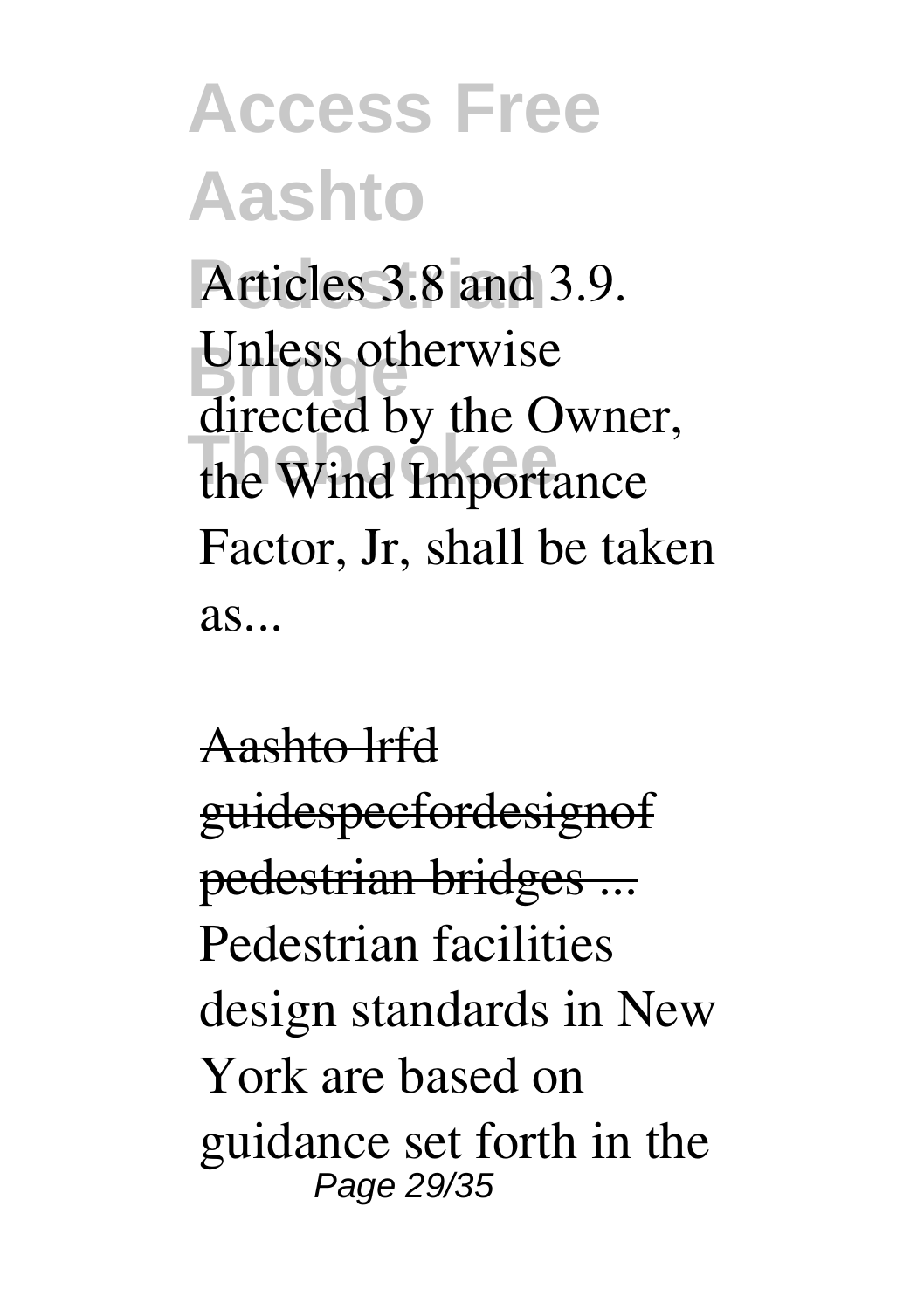**American Association** of State Highway **Thebookee** (AASHTO) Guide for Transportation Officials the Planning, Design and Operation of Pedestrian Facilities (2004), the New York State Department of Transportation's (NYSDOT) Highway Design Manual Chapter 18 Pedestrian ...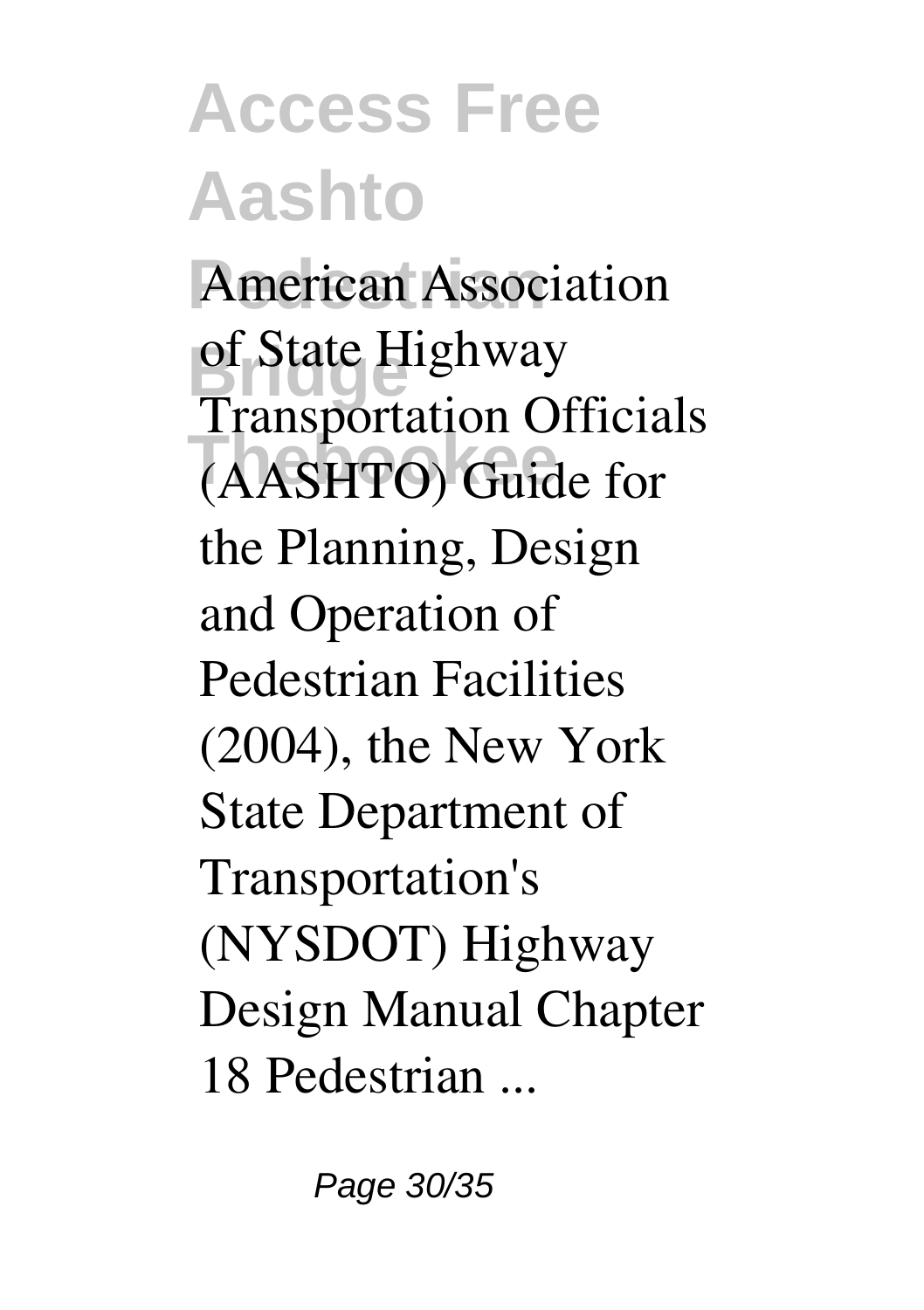**Design Guidance - New** York State Department **Thebookee** AASHTO LRFD Bridge of Transportation Design Specifications, 9th Edition The AASHTO LRFD Bridge Design Specifications are intended for use in the design, evaluation, and rehabilitation of bridges. The specifications employ the Load and Resistance Page 31/35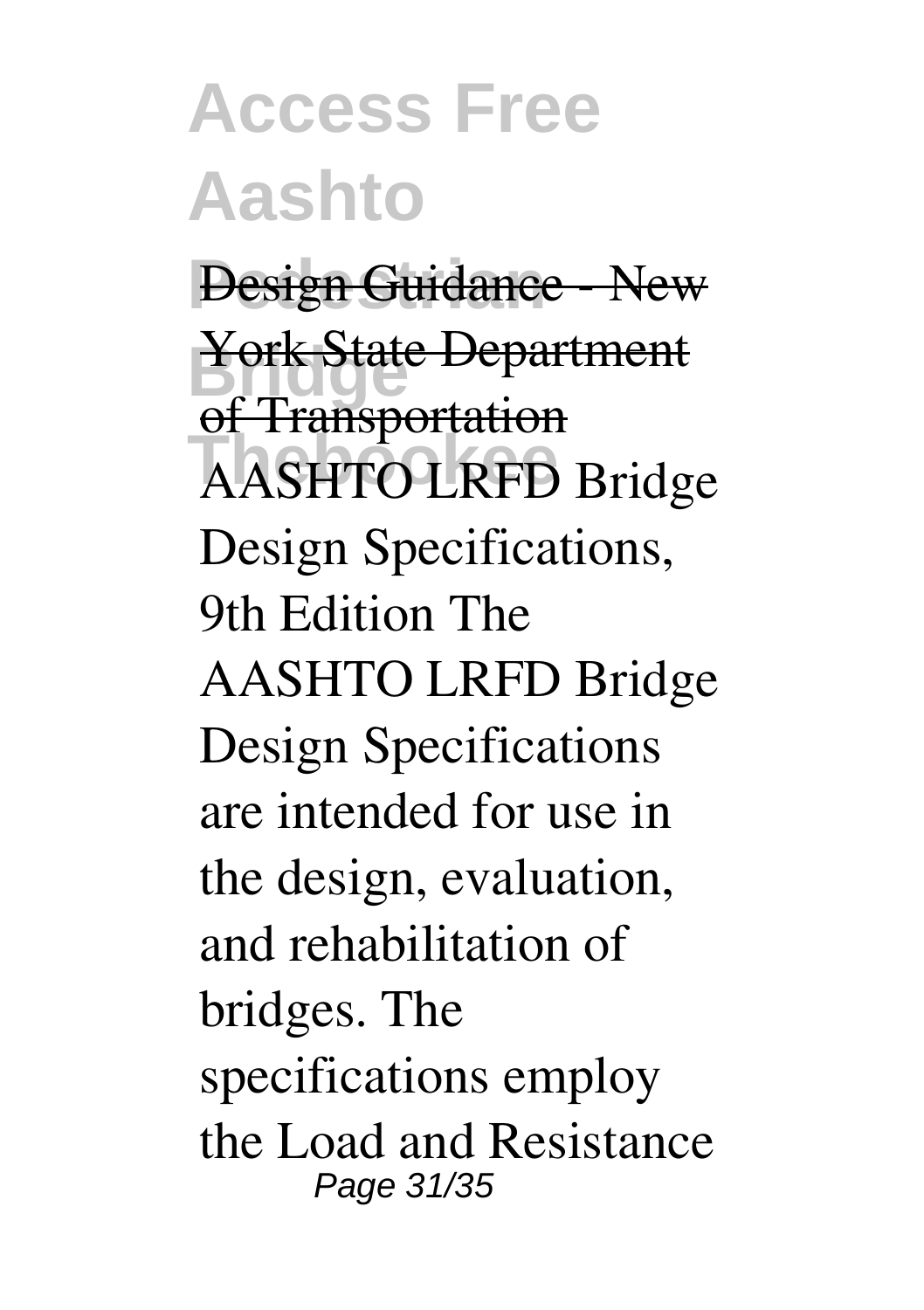**Access Free Aashto Factor strian** 

**Bridge Thebookee** Transportation.org AASHTO Committees – 3.4WIND LOAD (WS) Pedestrian bridges shall be designed for wind loads as specified in the AASHTO Signs, Articles 3.8 and 3.9. Unless otherwise directed by the Owner, the Wind Importance Factor, Ir, shall be taken Page 32/35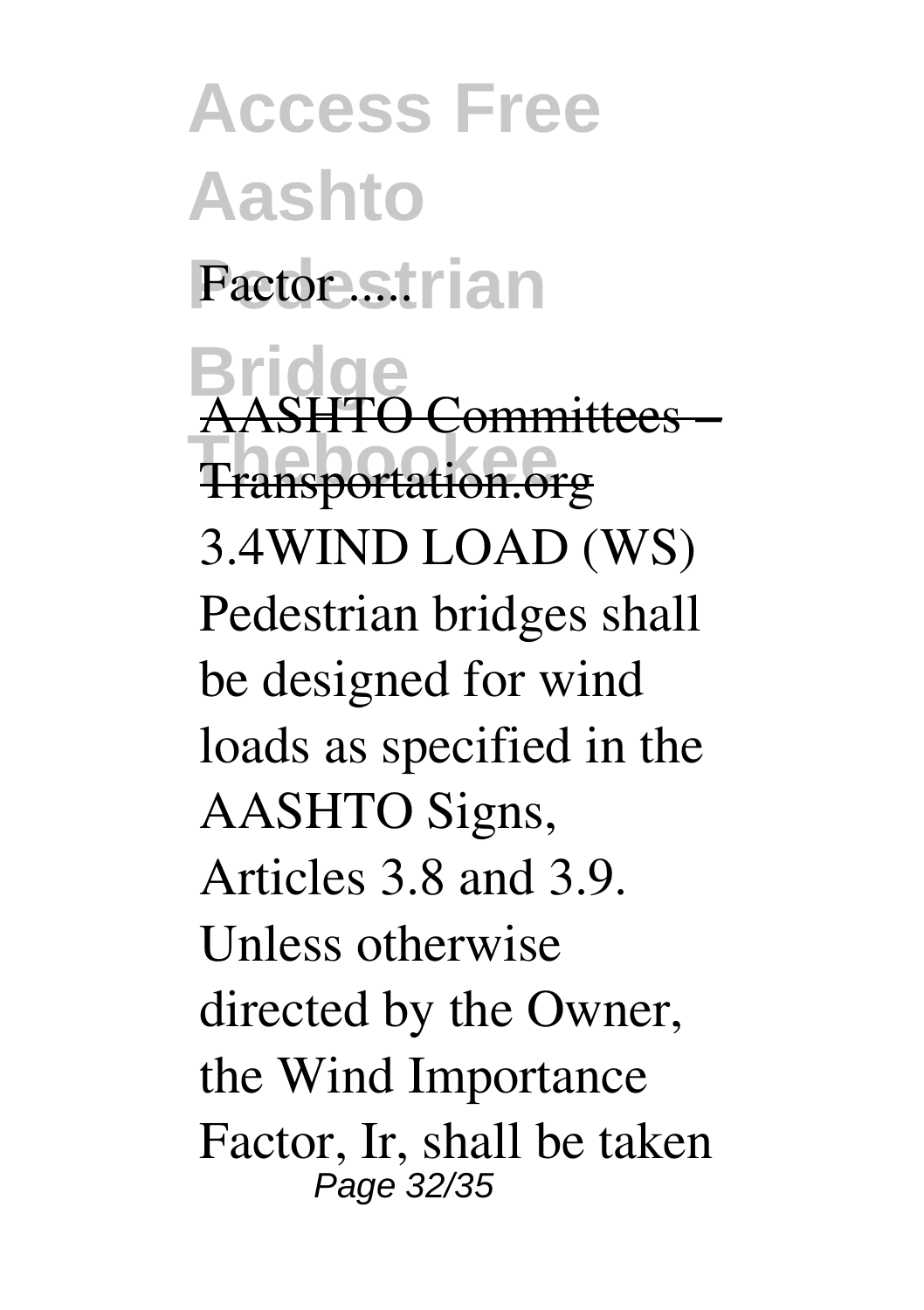as 1.15. The loading shall be applied over the **Thebookee** elevation including exposed area in front enclosures.

AASHTO Guide Specifications For Design Of Pedestrian ... The FHWA Federal-Aid Policy Guide provides that the American Association of State Highway and Page 33/35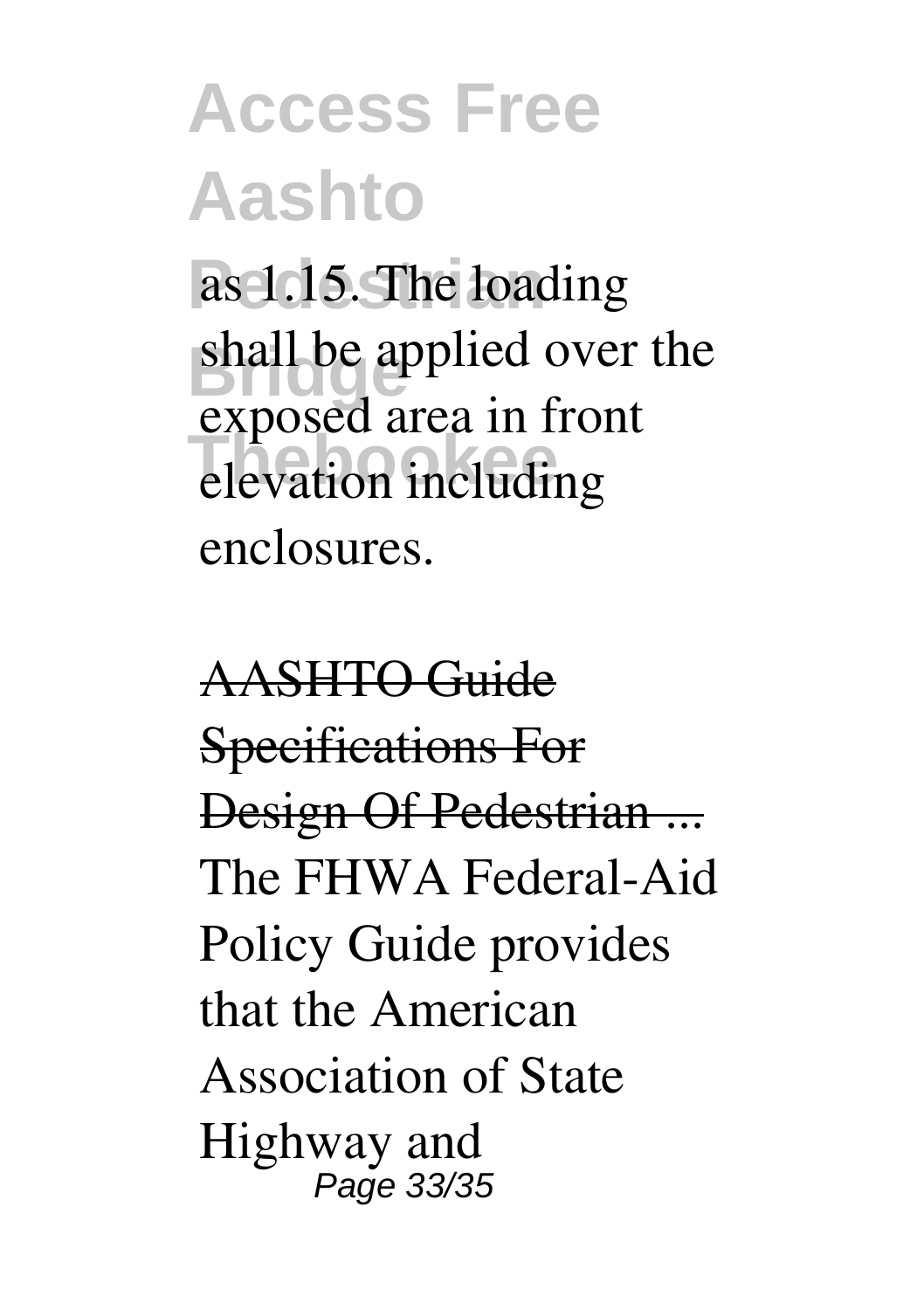**Transportation Officials Bridge** (AASHTO) or developed in  $ee$ equivalent guides cooperation with State and local officials, to provide uniform minimum standards and criteria for the design and construction of pedestrian and bicycle **facilities**